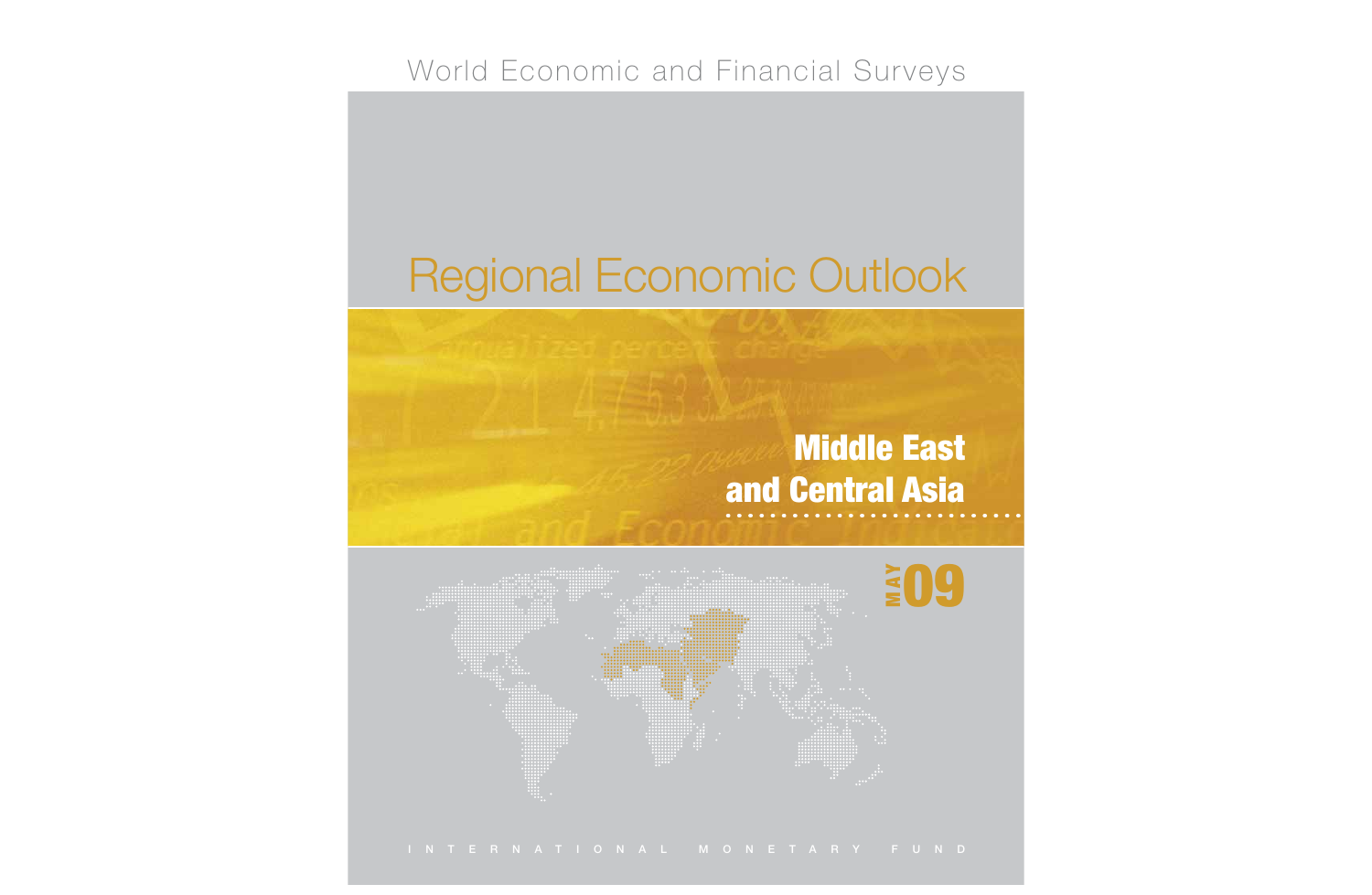# World Economic and Financial Surveys

# Regional Economic Outlook

# Middle East and Central Asia  $x \in \mathbb{R}$  and  $x \in \mathbb{R}$  and  $x \in \mathbb{R}$  and  $x \in \mathbb{R}$  and  $x \in \mathbb{R}$  and  $x \in \mathbb{R}$  and  $x \in \mathbb{R}$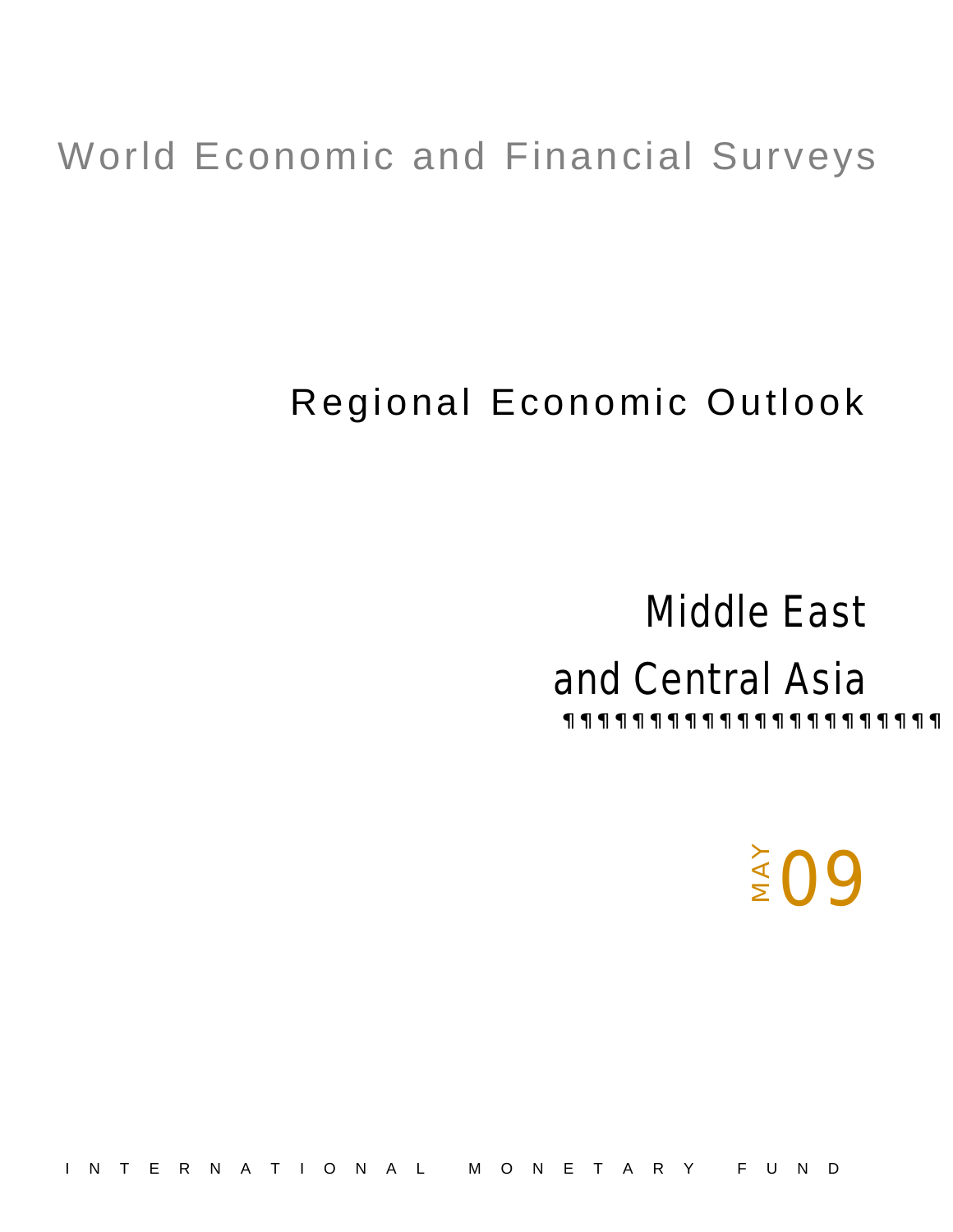©2009 International Monetary Fund

#### **Cataloging-in-Publication Data**

Regional economic outlook : Middle East and Central Asia. – [Washington, D.C.] : International Monetary Fund, 2009.

p. ; cm. – (World economic and financial surveys, 0258-7440)

ISBN 978-1-58906-842-1 "MAY09." Includes bibliographical references.

1. Economic forecasting – Middle East. 2. Economic forecasting – Asia, Central. 3. Middle East – Economic conditions. 4. Middle East – Economic conditions – Statistics. 5. Asia, Central – Economic conditions. 6. Asia, Central – Economic conditions – Statistics. I. International Monetary Fund. II. Series: World economic and financial surveys. HC415.15.R445 2009

> Please send orders to: International Monetary Fund, Publication Services 700 19th St. N.W., Washington, D.C. 20431, U.S.A. Tel.: (202) 623-7430 Fax: (202) 623-7201 E-mail: publications@imf.org Internet: www.imfbookstore.org

The views expressed in this publication are those of the contributors, and not necessarily of the IMF. The coordinating team from the Middle East and Central Asia Department comprised Adam Bennett, Aasim Husain, Gene Leon, Mandana Dehghanian, Muriel Vimond, and Patricia Poggi. In addition to the authors noted in specific chapters and boxes, Henry Ma provided valuable input with research support from Gohar Abajyan. Country desk economists, research assistants, and mission chiefs also provided important contributions.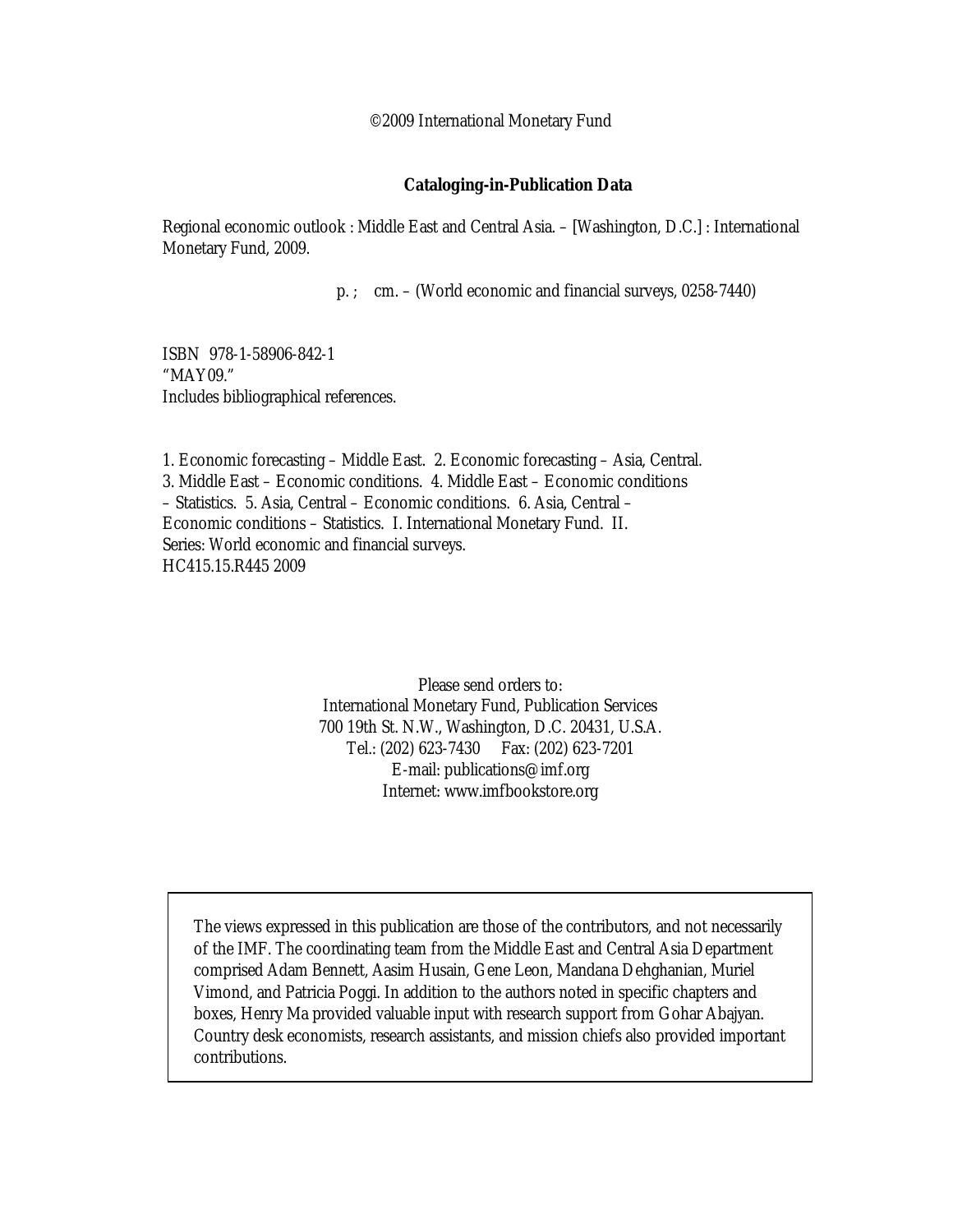# **Contents**

|                | <b>Assumptions and Conventions</b>                                                                    | vi               |
|----------------|-------------------------------------------------------------------------------------------------------|------------------|
|                | Country and Regional Groupings                                                                        | vii              |
|                | <b>Executive Summary</b>                                                                              | $\mathbf{1}$     |
|                | <b>Highlights</b>                                                                                     | $\boldsymbol{2}$ |
|                | I. Middle Eastern Oil Exporters: Continued Spending Supports                                          |                  |
|                | the Global Economy                                                                                    | $\mathbf 5$      |
|                | II. Middle Eastern Oil Importers: Delayed Slowdown Under Way                                          | 13               |
|                | III. The Caucasus and Central Asia: A Bumpy Road Ahead?                                               | 23               |
|                | <b>Statistical Appendix</b>                                                                           | 35               |
| <b>Boxes</b>   |                                                                                                       |                  |
| $\mathbf{1}$   | World Economic Outlook                                                                                | 3                |
| $\overline{2}$ | Middle Eastern Oil Exporters' Sovereign Wealth Funds: Impact and<br>Implications of the Global Crisis | 11               |
| 3              | Linkages and Spillovers with the GCC Region and with Europe                                           | 16               |
| 4              | How Important Are Different Forms of Foreign Inflows<br>to Middle Eastern Oil Importers?              | 19               |
| 5              | How Russia Affects the Neighborhood: Trade, Financial,<br>and Remittance Channels                     | 27               |
| 6              | Exchange Rate Policies: Coping with New Challenges<br>in Caucasus and Central Asia Countries          | 32               |
| <b>Figures</b> |                                                                                                       |                  |
| 1              | <b>Credit Default Swaps</b>                                                                           | 6                |
| $\overline{2}$ | Real Estate Price Index                                                                               | 6                |
| 3              | MEOEs: Change in Stock Market Indices                                                                 | 7                |
| 4              | <b>MEOEs: Current Account Balance</b>                                                                 | 8                |
| 5              | <b>MEOEs: Government Fiscal Balance</b>                                                               | 8                |
| 6              | Imports of Goods and Services                                                                         | 9                |
| 7              | MEOIs: Change in Stock Market Indices                                                                 | 14               |
| 8              | Sovereign Bond Spreads                                                                                | 14               |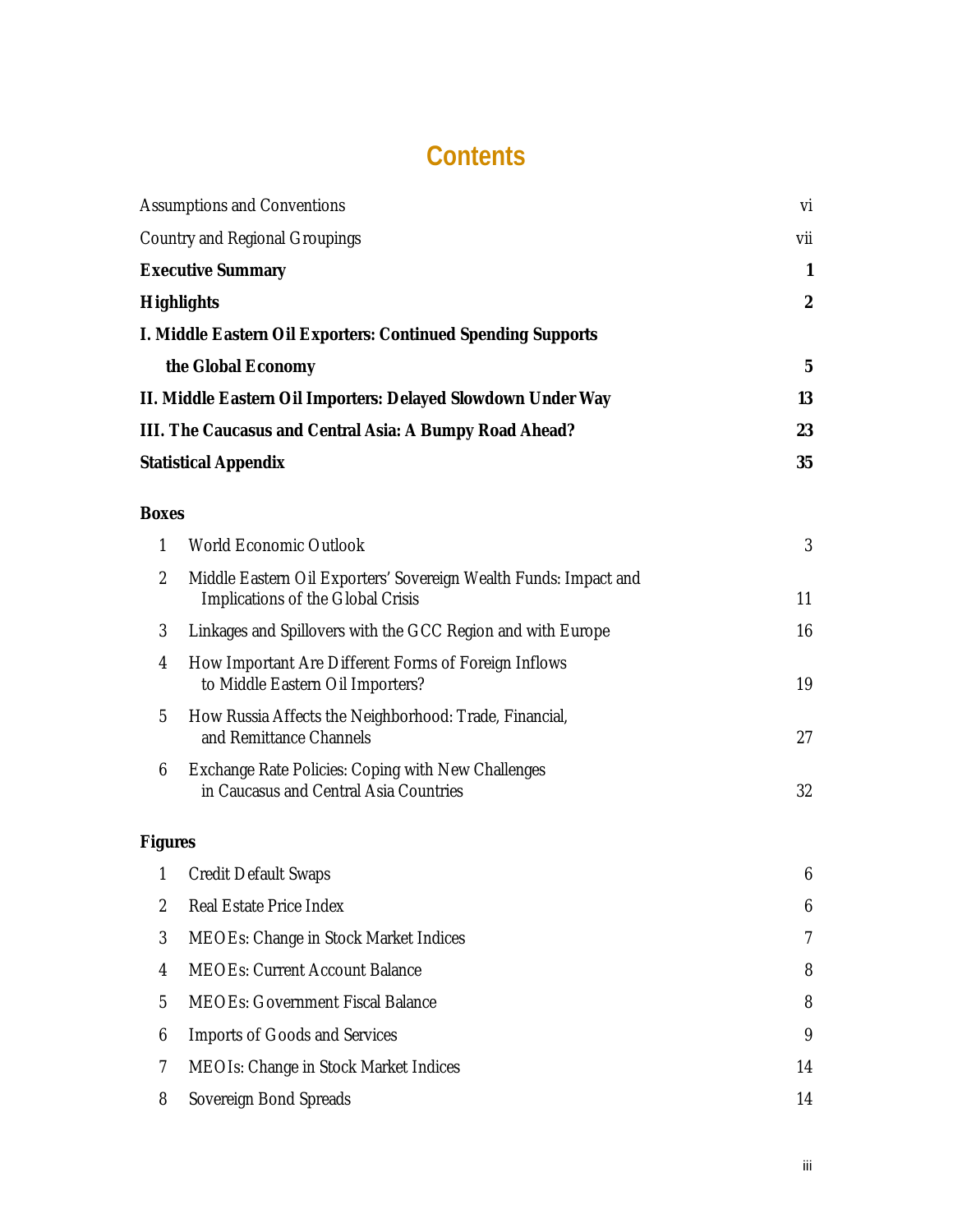#### CONTENTS

| 9  | <b>MEOIs: Real GDP Growth</b>                          | 15 |
|----|--------------------------------------------------------|----|
| 10 | <b>Consumer Price Inflation</b>                        | 15 |
| 11 | <b>Effective Exchange Rates</b>                        | 17 |
| 12 | <b>MEOIs: Current Account Balance</b>                  | 17 |
| 13 | <b>MEOIs: Government Fiscal Balance</b>                | 20 |
| 14 | CCA: Real GDP Growth                                   | 24 |
| 15 | Trade Patterns in the CCA, 2008                        | 25 |
| 16 | Remittance Inflows                                     | 25 |
| 17 | Remittance Outflows from Russia                        | 25 |
| 18 | <b>Remittance Receipts</b>                             | 26 |
| 19 | <b>CCA: Government Fiscal Balance</b>                  | 28 |
| 20 | <b>CCA: Current Account Balance</b>                    | 28 |
| 21 | Average Inflation, GDP-Weighted                        | 28 |
| 22 | Private External Debt, 2008                            | 29 |
| 23 | <b>Credit Growth</b>                                   | 29 |
| 24 | Nonperforming Loans                                    | 29 |
| 25 | Capital Adequacy Ratios                                | 30 |
| 26 | <b>Existing House Prices</b>                           | 30 |
| 27 | Foreign Exchange Share of Loans and Deposits, End-2008 | 31 |
| 28 | <b>CCA: Government Fiscal Balance</b>                  | 33 |
| 29 | Sovereign Wealth Fund Assets and Public Debt, 2008     | 33 |
|    |                                                        |    |

#### **Tables**

|               | Middle Eastern Oil Exporters: Summary of Crisis Response Measures  | 7  |
|---------------|--------------------------------------------------------------------|----|
| $\mathcal{L}$ | Growth and Inflation, 2007-10                                      | 8  |
| 3             | Banking Sector Performance and Soundness                           | 9  |
| 4             | Financial Soundness Indicators, 2008                               | 14 |
| 5             | Middle Eastern Oil Importers: Summary of Crisis Response Measures  | 20 |
| 6             | <b>Tax Revenue</b>                                                 | 21 |
|               | The Caucasus and Central Asia: Real GDP Growth                     | 25 |
| 8             | The Caucasus and Central Asia: Summary of Crisis Response Measures | 31 |
|               |                                                                    |    |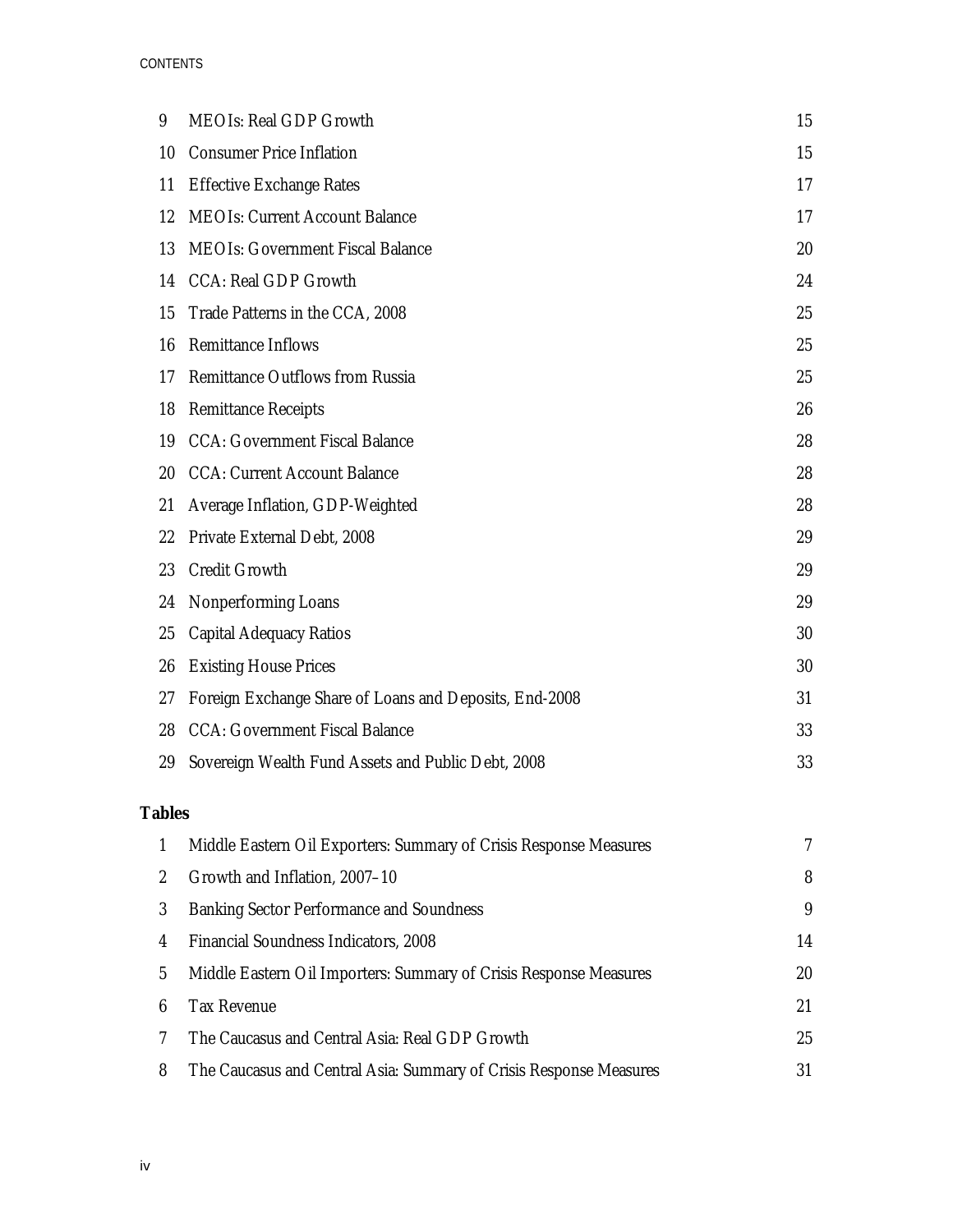#### **Statistical Appendix Tables**

| 1              | Real GDP Growth                                          | 36 |
|----------------|----------------------------------------------------------|----|
| $\overline{2}$ | Nominal GDP                                              | 37 |
| $\mathfrak{Z}$ | Oil and Non-Oil Real GDP Growth for Oil Exporters        | 38 |
| 4              | Crude Oil Production and Exports                         | 39 |
| 5              | <b>Consumer Price Inflation</b>                          | 40 |
| 6              | <b>Central Government Fiscal Balance</b>                 | 41 |
| $\overline{7}$ | <b>Broad Money Growth</b>                                | 42 |
| 8              | Central Government Total Revenue, Excluding Grants       | 43 |
| 9              | Oil Exporters: Central Government Non-Oil Fiscal Balance | 44 |
| 10             | Oil Exporters: Central Government Non-Oil Revenue        | 44 |
| 11             | Central Government Total Expenditure and Net Lending     | 45 |
| 12             | <b>Total Government Debt</b>                             | 46 |
| 13             | <b>Exports of Goods and Services</b>                     | 47 |
| 14             | Imports of Goods and Services                            | 48 |
| 15             | Current Account Balance (in billions of U.S. dollars)    | 49 |
| 16             | Current Account Balance (in percent of GDP)              | 50 |
| 17             | <b>Gross Official Reserves</b>                           | 51 |
| 18             | <b>Total Gross External Debt</b>                         | 52 |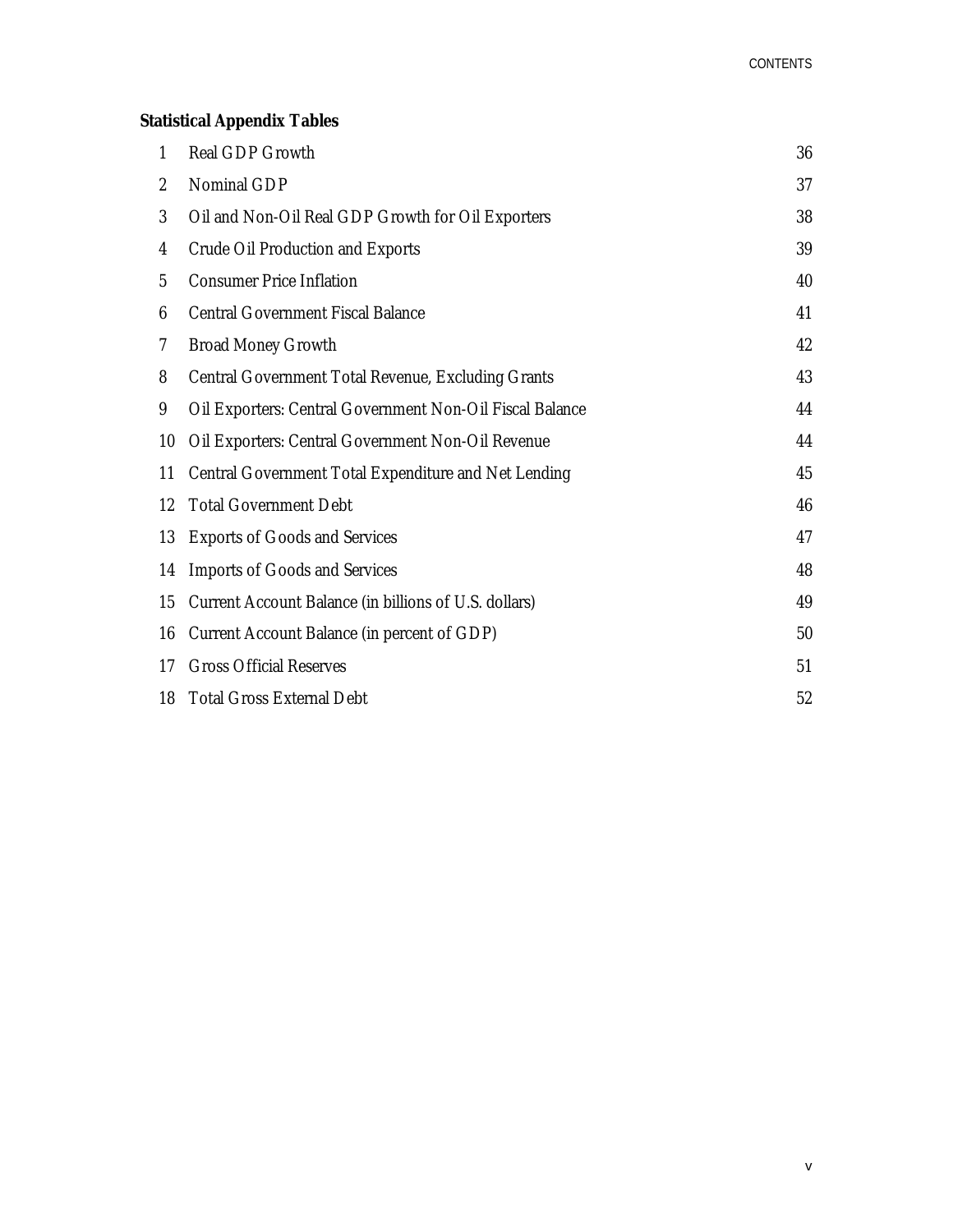# **Assumptions and Conventions**

A number of assumptions have been adopted for the projections presented in the *Regional Economic Outlook: Middle East and Central Asia*. It has been assumed that established policies of national authorities will be maintained; that the price of oil will average US\$52 a barrel in 2009 and US\$62.5 in 2010; and that the six-month London interbank offered rate (LIBOR) on U.S. dollar deposits will average 1.5 percent in 2009 and 1.4 percent in 2010. These are, of course, working hypotheses rather than forecasts, and the uncertainties surrounding them add to the margin of error that would in any event be involved in the projections. The 2008 data in the figures and tables are estimates. These estimates for 2008 and projections for 2009 and 2010 are based on statistical information available through end-March 2009.

The following conventions are used in this publication:

 $\epsilon$  In tables, ellipsis points (...) indicate "not available," and 0 or 0.0 indicates "zero" or "negligible." Minor discrepancies between sums of constituent figures and totals are due to rounding.

 $\epsilon$  An en dash (-) between years or months (for example, 2007–08 or January–June) indicates the years or months covered, including the beginning and ending years or months; a slash or virgule (/) between years or months (for example, 2007/08) indicates a fiscal or financial year, as does the abbreviation FY (for example, FY2008).

 $\epsilon$  "Billion" means a thousand million: "trillion" means a thousand billion.

 $\epsilon$  "Basis points (bps)" refer to hundredths of 1 percentage point (for example, 25 basis points are equivalent to ¼ of 1 percentage point).

As used in this publication, the term "country" does not in all cases refer to a territorial entity that is a state as understood by international law and practice. As used here, the term also covers some territorial entities that are not states but for which statistical data are maintained on a separate and independent basis.

This report on the *Regional Economic Outlook: Middle East and Central Asia* is available in full on the IMF's Internet site, www.imf.org.

Inquiries about the content of the *Regional Economic Outlook: Middle East and Central Asia* should be sent by mail or e-mail (telephone inquiries cannot be accepted) to:

> Regional Economic Outlook Middle East and Central Asia Department International Monetary Fund 700 19th St., N.W. Washington, D.C. 20431, U.S.A. E-mail: mcdreo@imf.org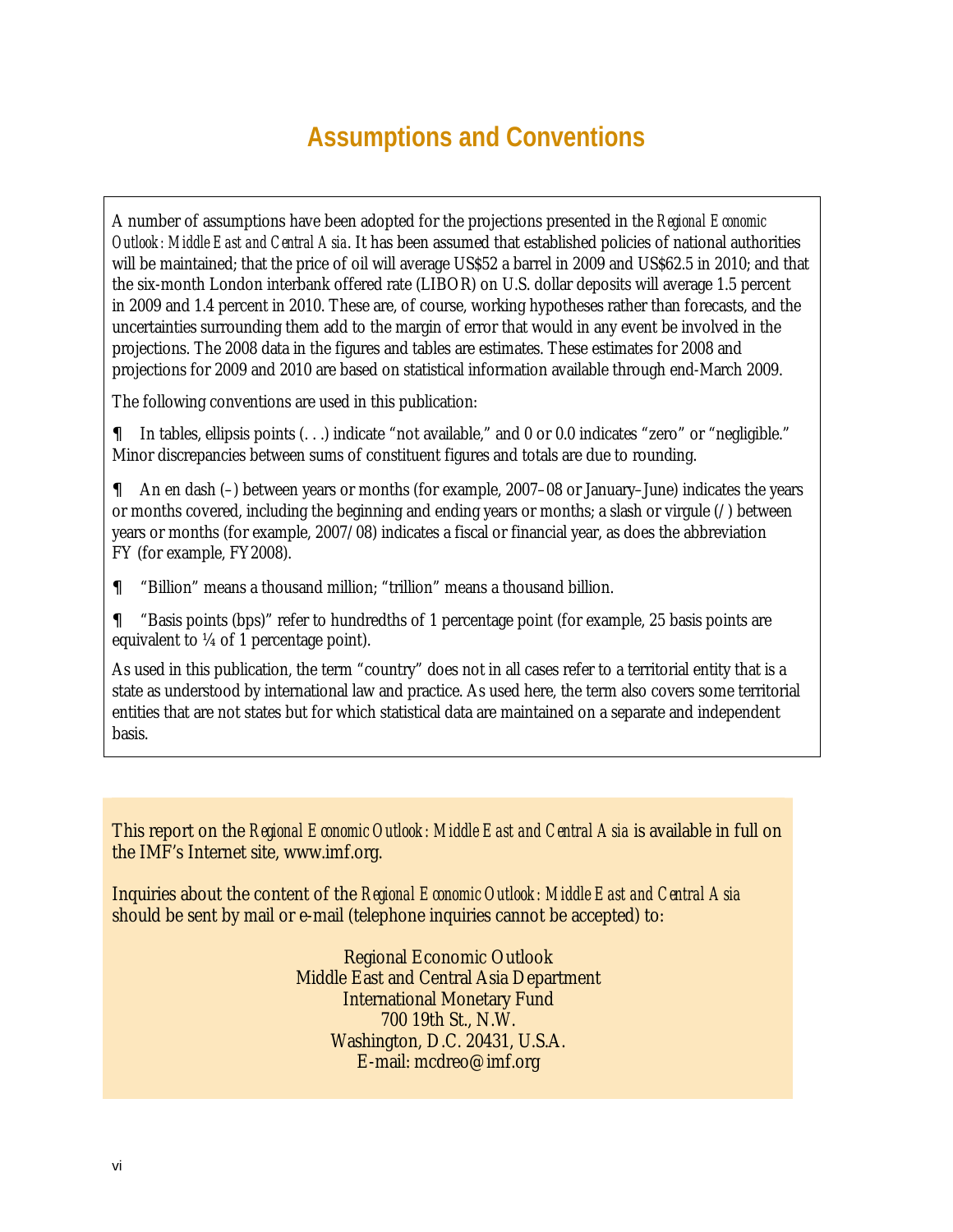# **Country and Regional Groupings**

The May 2009 *Regional Economic Outlook: Middle East and Central Asia* (REO), covering countries in the Middle East and Central Asia Department (MCD) of the International Monetary Fund (IMF), provides a broad overview of recent economic developments in 2008 and prospects and policy issues for the remainder of 2009 and 2010. To facilitate the analysis, the 30 MCD countries covered in this report are divided into three groups: Middle Eastern oil-exporting countries, Middle Eastern oil-importing countries, and Caucasus and Central Asia countries. The country acronyms used in some figures are included in parentheses.

Middle Eastern Oil Exporters (MEOEs) comprise Algeria (DZA), Bahrain (BHR), Iran (IRN), Iraq (IRQ), Kuwait (KWT), Libya (LBY), Oman (OMN), Qatar (QAT), Saudi Arabia (SAU), Sudan (SDN), the United Arab Emirates (U.A.E.), and Yemen (YMN).

Middle Eastern Oil Importers (MEOIs) comprise Afghanistan (AFG), Djibouti (DJI), Egypt (EGY), Jordan (JOR), Lebanon (LBN), Mauritania (MRT), Morocco (MAR), Pakistan (PAK), Syria (SYR), and Tunisia (TUN).

Caucasus and Central Asia (CCA) countries comprise Armenia (ARM), Azerbaijan (AZE), Georgia (GEO), Kazakhstan (KAZ), the Kyrgyz Republic (KGZ), Tajikistan (TJK), Turkmenistan (TKM), and Uzbekistan (UZB).

In addition, the following geographical groupings are used:

The GCC (Gulf Cooperation Council) is composed of Bahrain, Kuwait, Oman, Qatar, Saudi Arabia, and the United Arab Emirates.

The Maghreb comprises Algeria, Libya, Mauritania, Morocco, and Tunisia.

The Mashreq comprises Egypt, Jordan, Lebanon, and Syria.

MENAP (Middle East and North Africa, Afghanistan, and Pakistan) refers to the following countries covered by MCD: Afghanistan, Algeria, Bahrain, Djibouti, Egypt, Iran, Iraq, Jordan, Kuwait, Lebanon, Libya, Mauritania, Morocco, Oman, Pakistan, Qatar, Saudi Arabia, Sudan, Syria, Tunisia, the United Arab Emirates, and Yemen.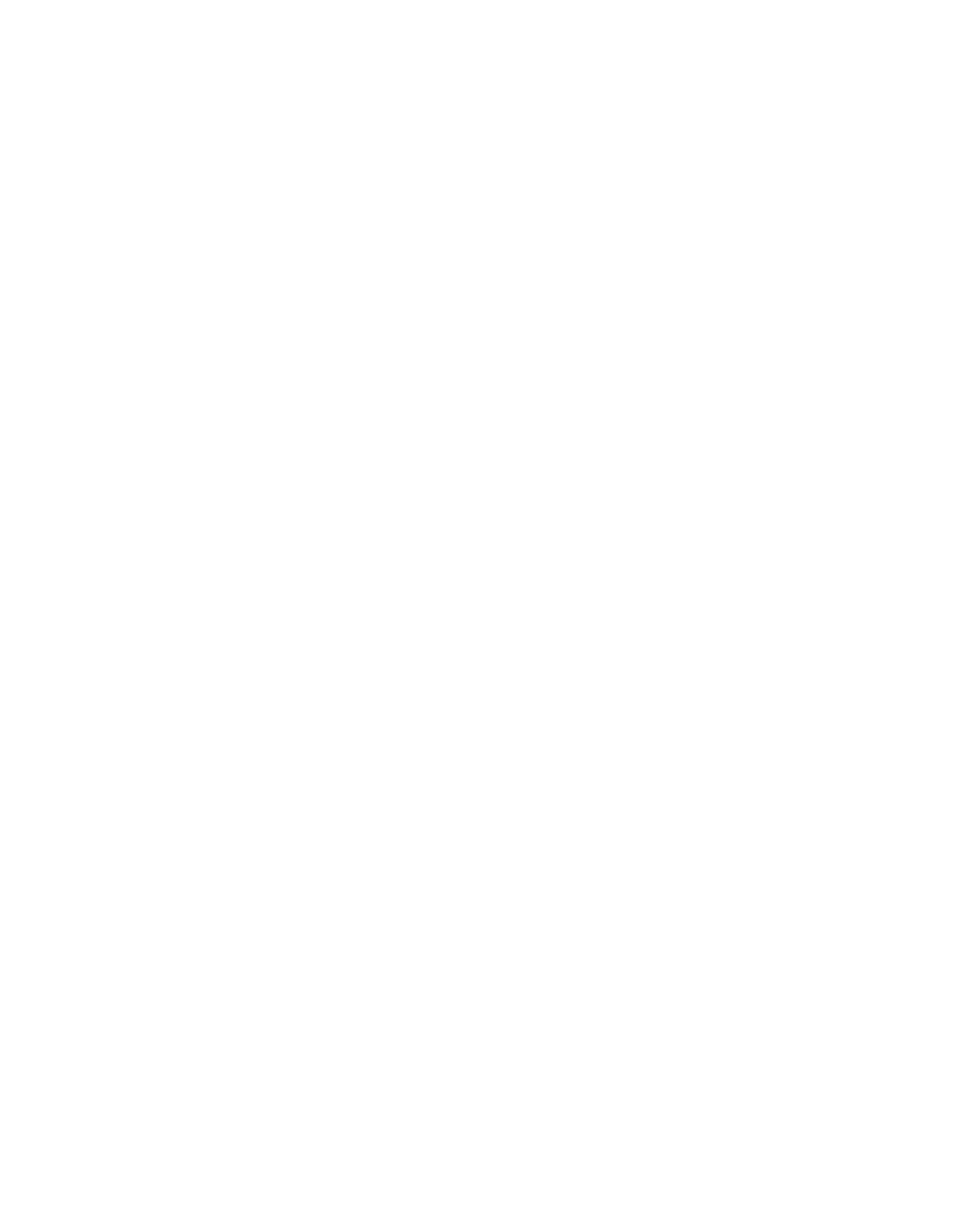# **Executive Summary**

*The Regional Economic Outlook: Middle East and Central Asia* (REO) is prepared every six months by the Middle East and Central Asia Department (MCD) of the International Monetary Fund. The last REO was published in October 2008, just as the global economic crisis was breaking, when it was not yet clear how it would manifest itself around the world and affect the countries in the region. The scale and reach of the economic downturn is now much more evident. This REO, therefore, focuses on how the evolving crisis is affecting countries in the Middle East and Central Asia.

The Middle East and Central Asia region comprises a diverse set of countries, ranging from some of the poorest countries in the world to some of the richest, from oil and commodity exporters to oil importers, from countries on the Atlantic coast with strong links to Europe to countries in Central Asia with ties to Russia and lands farther east. The global crisis is meanwhile spreading around the world in many different ways. Ironically, the one channel through which the downturn is not affecting the MCD region in any significant way is through direct exposure to financial stress (and "toxic" assets) in the United States and Europe. The downturn is instead affecting the region through three indirect channels:

- $\epsilon$  the sharp drop in oil prices, which is shrinking revenues for oil exporters, as well as import costs for oil importers;
- $\epsilon$  the contraction in global demand, trade, and related activity, which is lowering exports, tourism, and remittances; and
- $\epsilon$  the tightening of international credit markets and lower investor appetite for risk, which is affecting capital inflows, depressing local asset prices, and reducing investment.

These factors are weighing on MCD countries in different ways, depending on where they are and what they do. The drop in oil prices has most directly affected the oil-exporting countries, whose oil revenues in 2009 will be less than half what they were in 2008. Lower oil prices are, by contrast, helping to reduce import costs for oil-importing countries, offsetting to some extent the decline in their own export receipts. Countries in the Caucasus and Central Asia, many of which are commodity exporters and are suffering from lower commodity prices, have also been affected by the sharp economic downturn in Russia.

In view of these differences, and in order to better analyze the effects of the crisis, this REO has divided the countries of the Middle East and Central Asia region into three subregions: Middle Eastern oil exporters (MEOEs), Middle Eastern oil importers (MEOIs), and the Caucasus and Central Asia (CCA).

Highlights of the REO are shown overleaf. The bottom line is that nearly all countries in the region will be seriously affected by the global crisis in important but different ways. Because of their different starting conditions, for example, outstanding debt levels or inflation rates, some countries may have more room than others to adjust policies to resist the downturn.

In sum, countries that can afford to maintain or enhance spending, such as many of the oil and commodity exporters, can and should do so. Other countries in the Middle East will be more fiscally constrained, but most countries will have some scope to loosen monetary policy. All countries will need to keep a close eye on conditions in their banking systems. And some countries will need to allow greater flexibility in their exchange rates.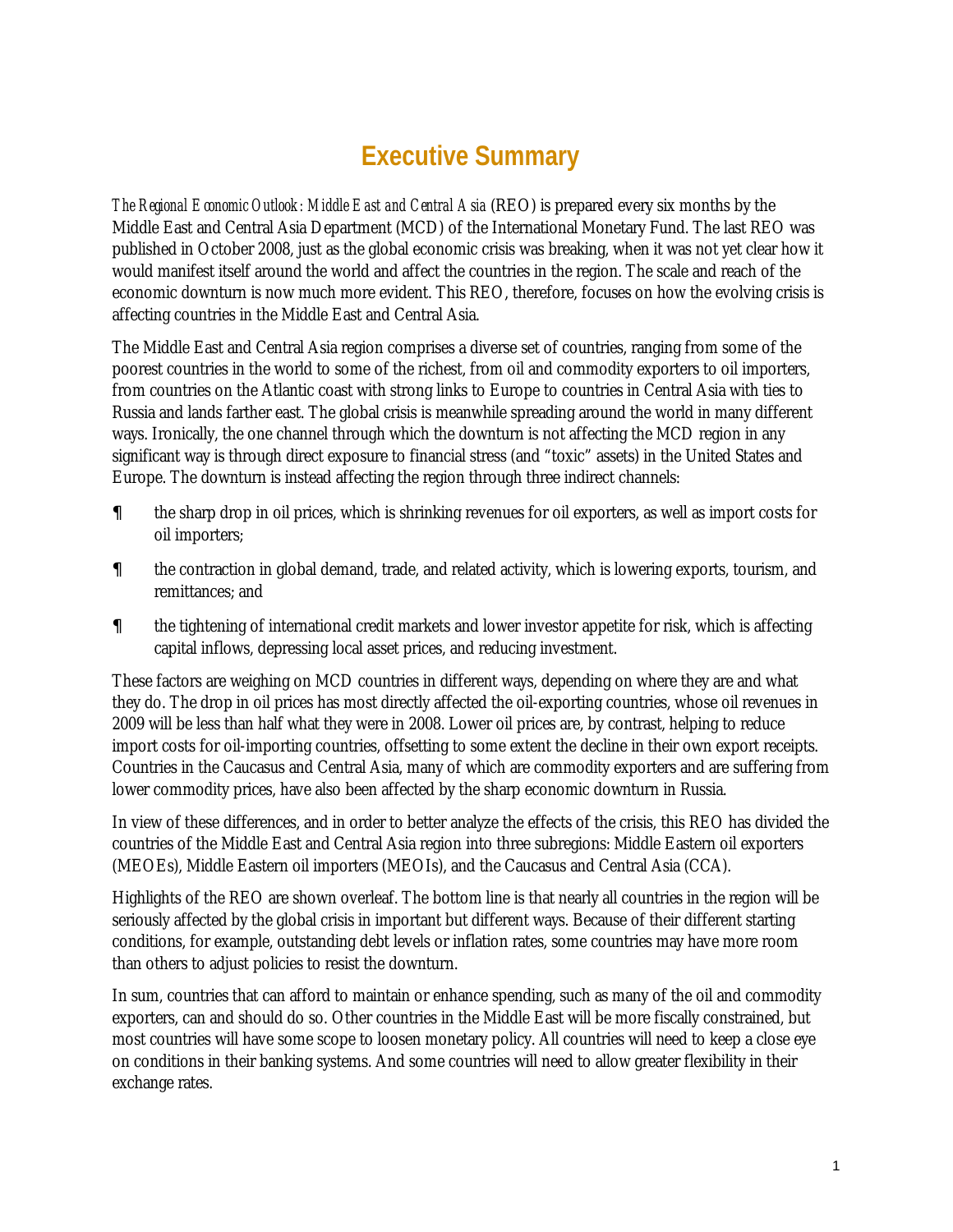# **Highlights**

The countries in the Middle East and Central Asia region grew strongly in 2008, but the global crisis is now affecting these countries, and economic and financial vulnerabilities are rising.

- $\epsilon$  The downturn in the advanced economies and the drop in international commodity prices since the fall of 2008 have hit export earnings, investment flows, and remittances.
- $\epsilon$  Economic growth in the MCD countries could slow to 2 $\frac{1}{2}$  percent in 2009 from 6 percent in 2008.

Despite lower oil revenues, many Middle Eastern oil-exporting countries (MEOEs) are expected to maintain their spending programs, which will contribute an important stimulus to global demand.

- $\epsilon$  The external current account of the MEOEs as a whole could record a deficit of \$10 billion in 2009, compared with a surplus of \$400 billion in 2008.
- $\epsilon$  Inflation is coming down sharply from the peaks recorded in the summer of 2008, in line with lower food and fuel prices.
- $\epsilon$  A few MEOEs have seen problems emerge in their banking systems, but the authorities have acted swiftly to deal with them through capital injections and liquidity measures.

Oil-importing countries in the Middle East and North Africa (MEOIs) will be particularly affected by the slowdown in Europe.

- $\epsilon$  Many MEOIs that have high debt levels lack sufficient fiscal space to undertake countercyclical expenditure and thereby cushion the impact of lower external inflows.
- $\epsilon$  With inflation coming down, there is more room for monetary easing.
- $\epsilon$  In some MEOI countries, rising unemployment will likely intensify poverty and other social pressures, and increase the need to enhance social safety nets.

Countries in the Caucasus and Central Asia (CCA) are suffering from lower commodity prices and adverse economic developments in Russia.

- $\epsilon$  Countries in the CCA tend to have relatively low debt levels and therefore have scope to support domestic demand through higher public spending.
- $\epsilon$  CCA countries' exchange rates need to be more flexible because the Russian ruble has depreciated.
- $\epsilon$  Continued vigilance over the financial systems of some CCA countries will be necessary.

The global slowdown could be longer and more severe than expected (Box 1); country authorities should prepare for this contingency.

- $\epsilon$  MCD countries may need to support domestic demand for a longer period, strengthen financial systems further, and develop crisis management frameworks.
- $\epsilon$  For low-income countries, increased donor financing will be necessary to maintain needed economic development.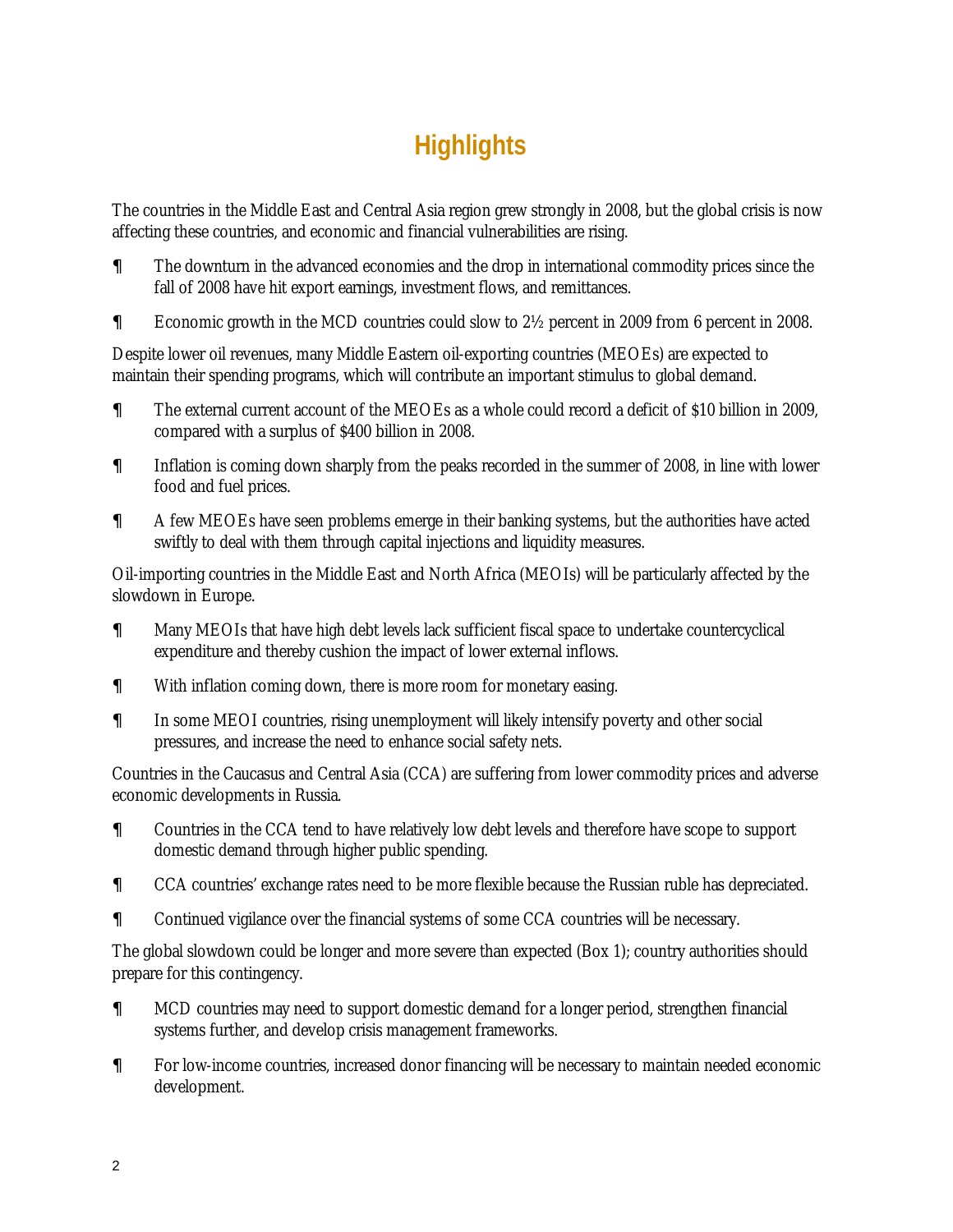#### **Box 1. World Economic Outlook1**

The global credit crunch has set off by far the deepest worldwide recession since the Great Depression. World economic activity is projected to decline 1.3 percent in 2009. All corners of the globe are being affected: output per capita is projected to decline in countries representing three-quarters of the global economy, and growth in virtually all countries has decelerated sharply from rates observed in 2003–07. Growth is projected to reemerge in 2010, but at 1.9 percent would still be well below potential. These projections build in fiscal stimulus plans in G-20 countries amounting to 1¾ percent of GDP in 2009 and 1¼ percent of GDP in 2010, as well as the operation of automatic stabilizers in most of these countries.

**Table 1.1. Overview of the** *World Economic Outlook* **Projections**

| (Percent change, unless otherwise noted)                                |      |      |                    |        |  |  |  |  |  |
|-------------------------------------------------------------------------|------|------|--------------------|--------|--|--|--|--|--|
|                                                                         |      |      | <b>Projections</b> |        |  |  |  |  |  |
|                                                                         | 2007 | 2008 | 2009               | 2010   |  |  |  |  |  |
| World output                                                            | 5.2  | 3.2  | $-1.3$             | 1.9    |  |  |  |  |  |
| Advanced economies                                                      | 2.7  | 0.9  | $-3.8$             | 0.0    |  |  |  |  |  |
| Of which: United States                                                 | 2.0  | 1.1  | $-2.8$             | 0.0    |  |  |  |  |  |
| European Union                                                          | 3.1  | 1.1  | $-4.0$             | $-0.3$ |  |  |  |  |  |
| Emerging and developing economies                                       | 8.3  | 6.1  | 1.6                | 4.0    |  |  |  |  |  |
| Of which: Middle East and Central Asia                                  | 6.6  | 5.8  | 2.5                | 3.8    |  |  |  |  |  |
| Commonwealth of Independent States                                      | 8.6  | 5.5  | $-5.1$             | 1.2    |  |  |  |  |  |
| Of which: Russia                                                        | 8.1  | 5.6  | $-6.0$             | 0.5    |  |  |  |  |  |
| 7.2<br>$-11.0$<br>World trade volume (goods and services)<br>3.3<br>0.6 |      |      |                    |        |  |  |  |  |  |
| Commodity prices (U.S. dollars)                                         |      |      |                    |        |  |  |  |  |  |
| Oil                                                                     | 10.7 | 36.4 | $-46.4$            | 20.2   |  |  |  |  |  |
| Nonfuel (average based on world commodity export weights)               | 14.1 | 7.5  | $-27.9$            | 4.4    |  |  |  |  |  |

The advanced economies are projected to suffer deep recessions. Overall output is projected to contract by 3¾ percent in 2009. Among the major economies, the United States and the United Kingdom will continue to suffer most severely from credit constraints. The euro area will suffer an even deeper decline in activity than the United States as the sharp contraction in export sectors increasingly curtails demand.

Continuing stress and balance sheet adjustment in mature markets will have serious consequences for financing to emerging economies. Overall, emerging markets are expected to experience net capital outflows in 2009 of more than 1 percent of their GDP. Emerging and developing economies as a group are still projected to eke out a modest 1½ percent growth in 2009, rising to 4 percent in 2010. However, real GDP would contract across a wide swathe of countries in 2009. The biggest output declines are projected in the Commonwealth of Independent States countries, most notably Russia, as a reversal of capital flows has punctured credit booms and commodity export revenues have dwindled.

The dominant downside risk to this scenario is that policies will be insufficient to arrest the negative feedback between deteriorating financial conditions and weakening economies. As activity contracts across the globe, the threat of rising corporate and household defaults will imply still-higher risk spreads, further falls in asset prices, and greater losses across financial balance sheets. The risks of systemic events will rise, the task of restoring credibility and trust will be complicated, and the fiscal costs of bank rescues will escalate further.

Against this scenario must be balanced an upside potential to the outlook. Bold policy implementation that is able to convince markets that financial strains are being decisively dealt with could set off a mutually reinforcing "relief rally" in markets, a revival in business and consumer confidence, and a greater willingness to make longer-term spending commitments. The problem is that the longer the downturn continues to deepen, the slimmer the chances that such a strong rebound will occur, as pessimism about the outlook becomes entrenched and balance sheets are damaged further.

<sup>1</sup> See *World Economic Outlook* (IMF) April 2009 for more information.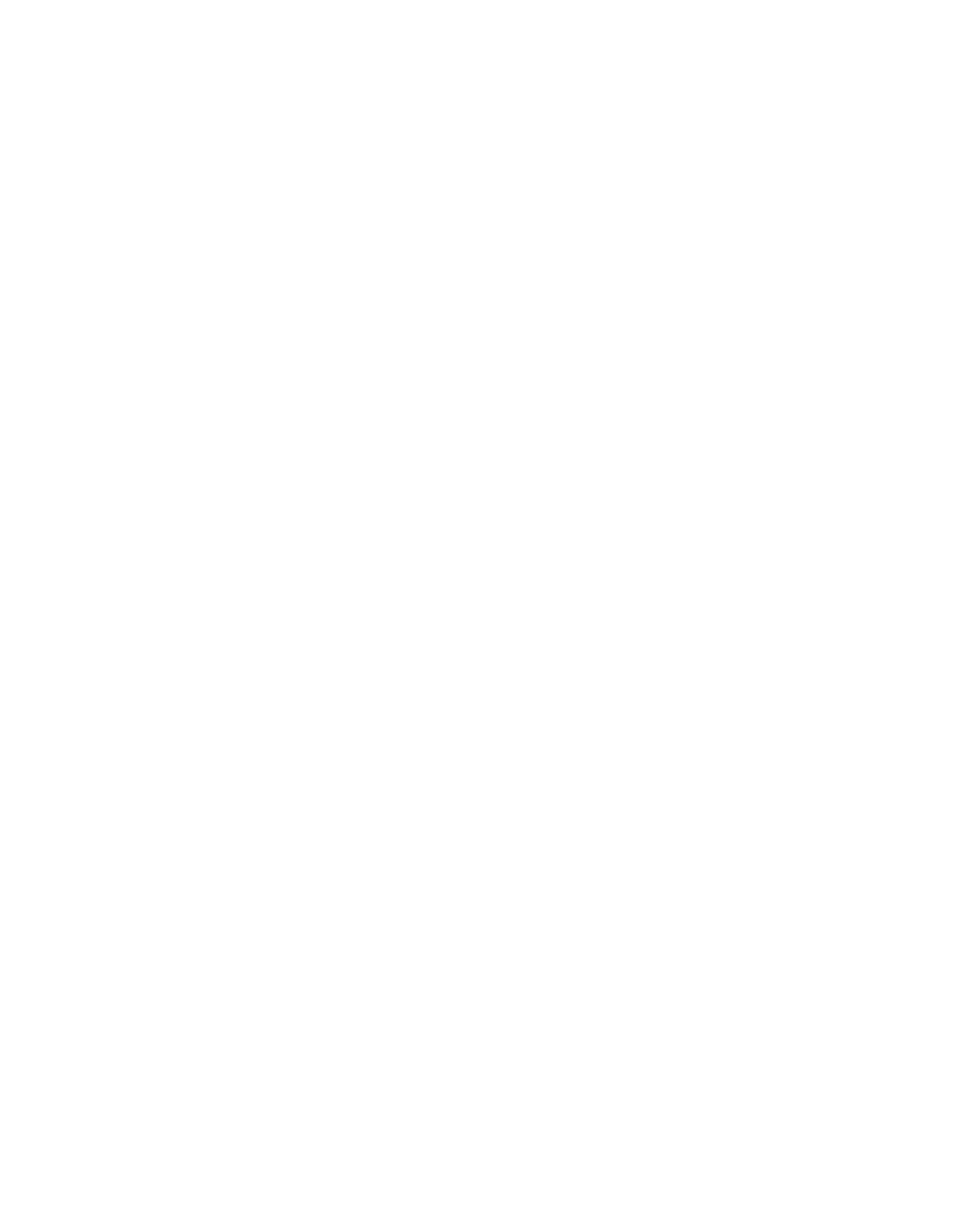# **I. Middle Eastern Oil Exporters: Continued Spending Supports the Global Economy**

The global crisis has affected the MEOEs mainly through the sharp fall in oil prices and the tightening of credit conditions. Despite the decline in oil revenues, most countries of the group are maintaining capital spending at a high level. This spending is providing an important stimulus to global demand, but will result in a turnaround in MEOEs' external positions from a massive collective surplus of \$400 billion last year to a deficit of \$10 billion in 2009. With credit to the private sector declining and financial risks rising, the authorities have acted swiftly and forcefully to ease domestic liquidity conditions and support banking systems. In view of the downside risks to the outlook, especially of a prolonged global recession and/or deteriorating balance sheets in MEOE financial sectors, countries need to enhance oversight of the financial system and support economic activity while preserving fiscal sustainability.

#### **Middle Eastern Oil-Exporting Countries**

The oil exporters comprise 12 countries: the six countries of the Gulf Cooperation Council (GCC—Bahrain, Kuwait, Oman, Qatar, Saudi Arabia, and United Arab Emirates) and Algeria, Iran, Iraq, Libya, Sudan, and Yemen. Together, they account for 65 percent of global oil reserves and 45 percent of natural gas reserves. The countries are mainly exporters of oil, gas, and refined products, with oil and gas contributing about 50 percent to GDP and 80 percent to revenue. They are diverse and differ substantially in terms of per capita GDP, which in 2008 ranged from \$1,200 in Yemen to over \$70,000 in Qatar. The GCC subgroup is relatively homogenous, however, with similar economic and political institutions and relatively less diverse per capita incomes.



Note: This chapter was prepared by Abdelhak Senhadji, Khaled Sakr, and Joshua Charap, with research support from Arthur Ribeiro da Silva.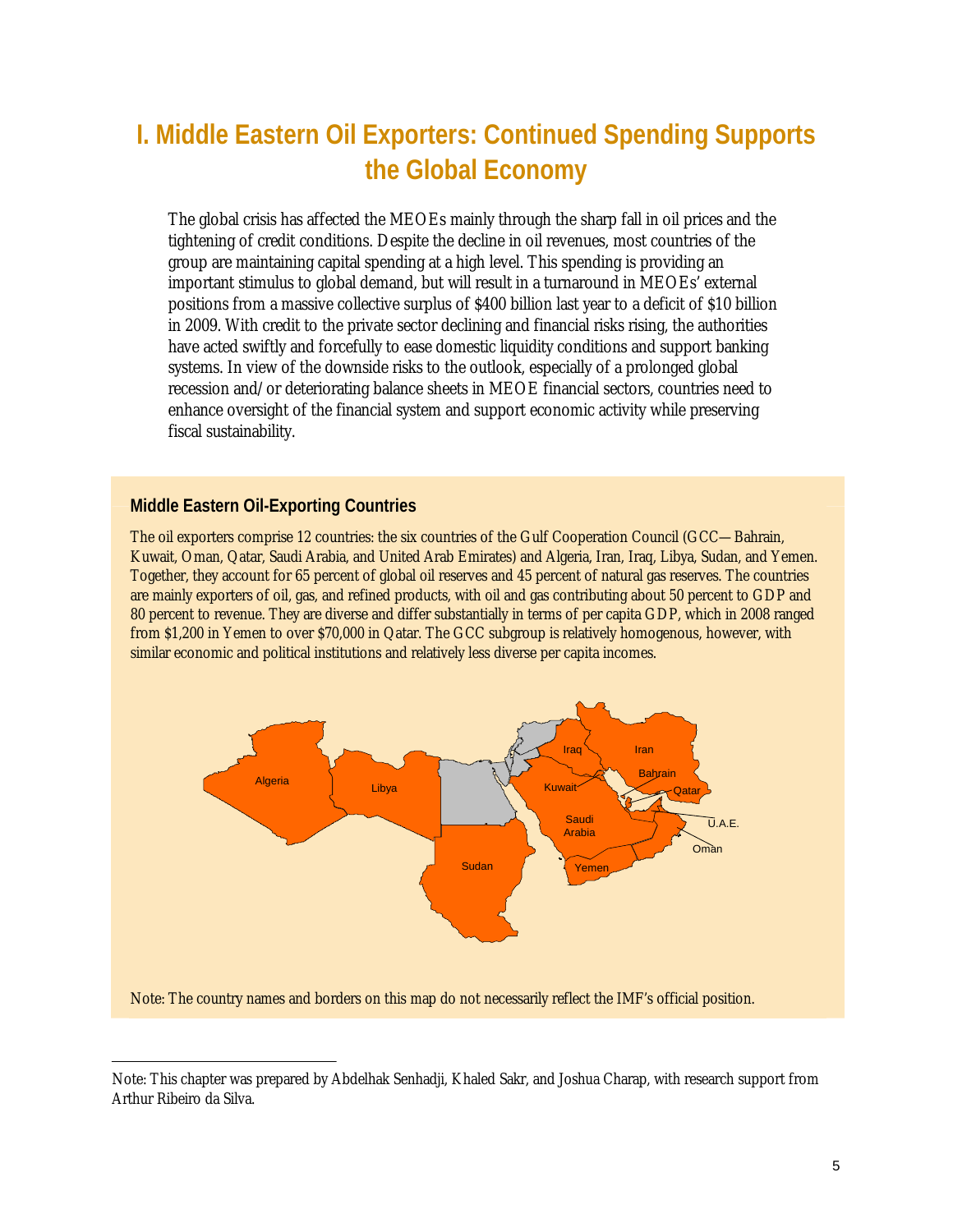#### **Precrisis boom**

With high oil prices and strong global investor interest in the region, the MEOEs grew on average by a robust 5¾ percent a year between 2005 and 2008. These countries launched huge investment projects to pursue economic diversification and human capital development through investments in oil and gas and infrastructure, as well as in petrochemicals, tourism, financial services, and education. As a result, non-oil growth averaged about 6½ percent a year over the same period. In addition, they saved from their record-high export receipts—the external current account surplus averaged over 21 percent of GDP during 2005–08, enabling these countries to accumulate \$1.2 trillion in foreign assets and reduce government external debt. Given these favorable conditions, the financial systems appeared sound: banks made large profits, had high capital adequacy ratios, and reported low nonperforming loan ratios*.*

#### **Asset prices are down**

With the onset of the global crisis, financial sector risks in the MEOEs are rising. During the boom years, banks had lent substantial amounts for real estate and equity purchases. The value of these assets has since fallen sharply. Reflecting a general increase in financial risks, credit default swap (CDS) spreads on sovereign debt and the rollover risk of foreign debt have increased sharply (Figure 1). In addition, in the last quarter of 2008 corporate profits fell significantly. These trends are likely to weaken banks' balance sheets and feed back to the real economy.

While the direct exposure of MEOEs to U.S. financial distress has been limited, the process of global deleveraging led to a severe tightening of credit conditions, particularly in countries with financial systems that are more integrated with global markets (for example, the GCC). Countries that were highly leveraged and dependent on foreign lines of credit were affected the most—in Dubai, for example, CDS spreads reached almost 1,000 bps as investors' concerns about rollover risks mounted.

#### **Figure 1. Credit Default Swaps**



Local real estate and equity prices in the GCC had already begun to correct in the summer of 2008 (Figure 2).1 The correction accelerated with the intensification of the global financial crisis in September 2008. Dubai, where valuations were not aligned with fundamentals, was particularly affected (Figure 3). By the end of 2008, a large outflow of speculative capital took place: a reversal of inflows



<sup>1</sup> For a discussion of real estate markets in the MCD region, and the risks associated with the rapid price increases observed through the spring of 2008, see the MCD *Regional Economic Outlook*, May 2008.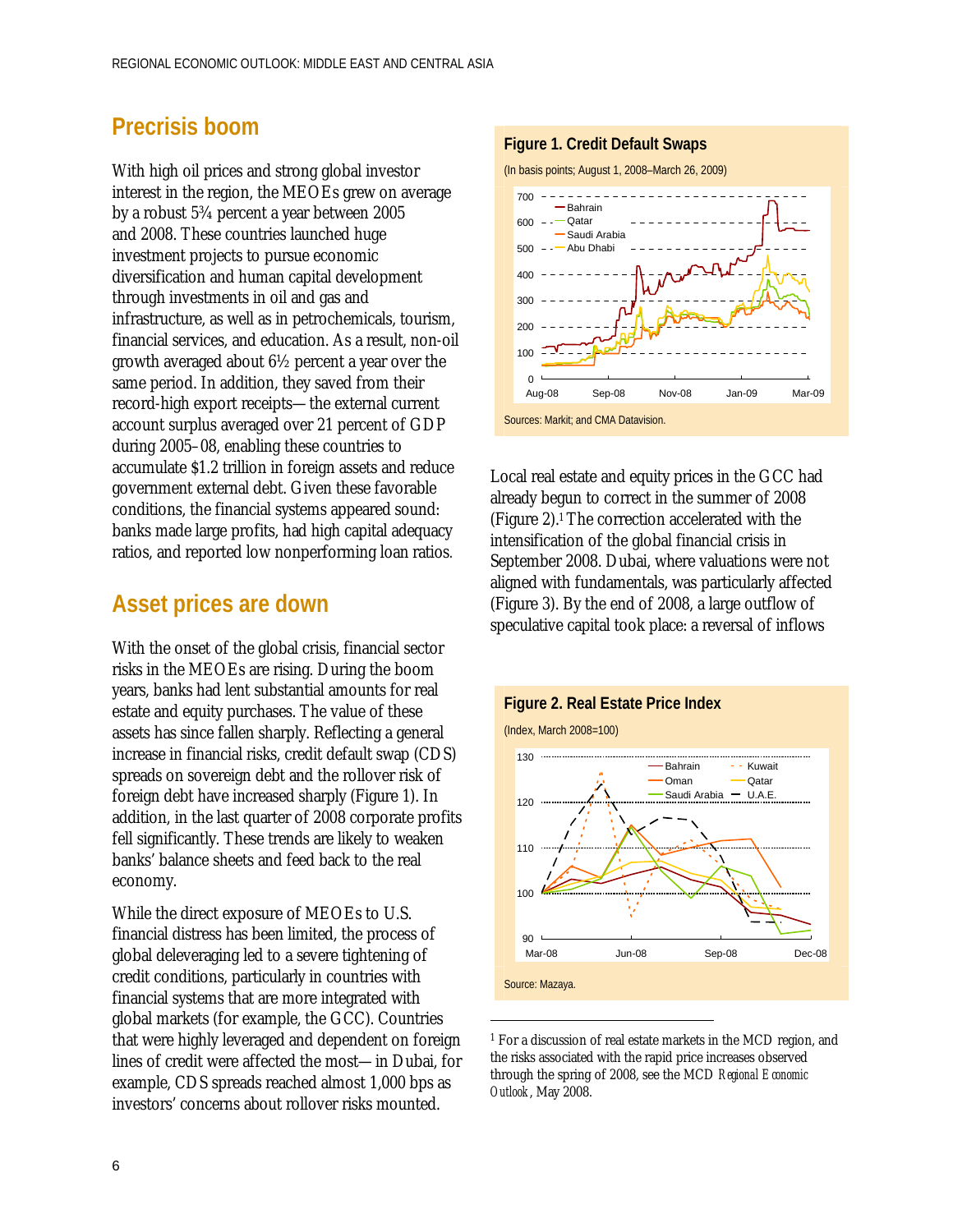

that had been accumulating since late 2007 in anticipation of an appreciation of the GCC currencies while oil prices were still high and inflation was rising. As oil prices and inflation began to fall, these expectations receded.

In those MEOEs where financial systems were affected by the global crisis, the authorities responded forcefully to stabilize the interbank market and to restore liquidity (Table 1). Following the tightening of liquidity conditions in the last quarter of 2008, all GCC and some non-GCC

central banks provided direct injections of liquidity into the banking system, supplemented by deposits from government institutions and other measures to ease liquidity conditions. To shore up investor confidence, some governments provided guarantees for deposits at commercial banks (Kuwait, Saudi Arabia, and U.A.E.), and sovereign wealth funds (SWFs) were asked to support domestic asset prices and provide capital injections for banks. Despite the policy response, credit markets remain impaired in many countries, largely reflecting global uncertainty, and there is some evidence that even investors with profitable projects are finding it difficult to obtain financing.

## **Slower growth, but contributing substantially to global demand**

GDP growth rates of the MEOEs are expected to decline significantly (Table 2). Oil production has been cut back, as the Organization of Petroleum Exporting Countries is attempting to stabilize prices in response to the lower demand for oil. The slowdown in non-oil growth should be moderated by plans to maintain public expenditure, as well as by the easing of monetary policy.

|                |                                    | <b>Macroeconomic</b> |                       |                            |                           |                           |
|----------------|------------------------------------|----------------------|-----------------------|----------------------------|---------------------------|---------------------------|
| <b>Country</b> | Deposit<br>guarantees <sup>1</sup> | Liquidity<br>support | Capital<br>injections | <b>Equity</b><br>purchases | <b>Monetary</b><br>easing | <b>Fiscal</b><br>stimulus |
| GCC            |                                    |                      |                       |                            |                           |                           |
| <b>Bahrain</b> |                                    | J                    |                       |                            | J                         |                           |
| Kuwait         | J                                  | J                    | J                     |                            |                           |                           |
| Oman           |                                    | ا.                   |                       |                            | J                         |                           |
| Qatar          |                                    |                      | J                     | J                          |                           |                           |
| Saudi Arabia   | J                                  |                      |                       |                            | $_{\rm J}$                | J                         |
| U.A.E.         |                                    |                      |                       |                            | J                         |                           |
| Other          |                                    |                      |                       |                            |                           |                           |
| Algeria        |                                    |                      |                       |                            | J                         | J                         |
| Iran           |                                    | J                    |                       |                            |                           |                           |
| Libya          |                                    |                      |                       |                            | J                         | J                         |
| Yemen          |                                    |                      |                       |                            | J                         |                           |

**Table 1. Middle Eastern Oil Exporters: Summary of Crisis Response Measures**  (In percent)

Source: Data provided by country authorities.

<sup>1</sup> Includes expansion of retail deposit insurance and quarantee of wholesale liabilities.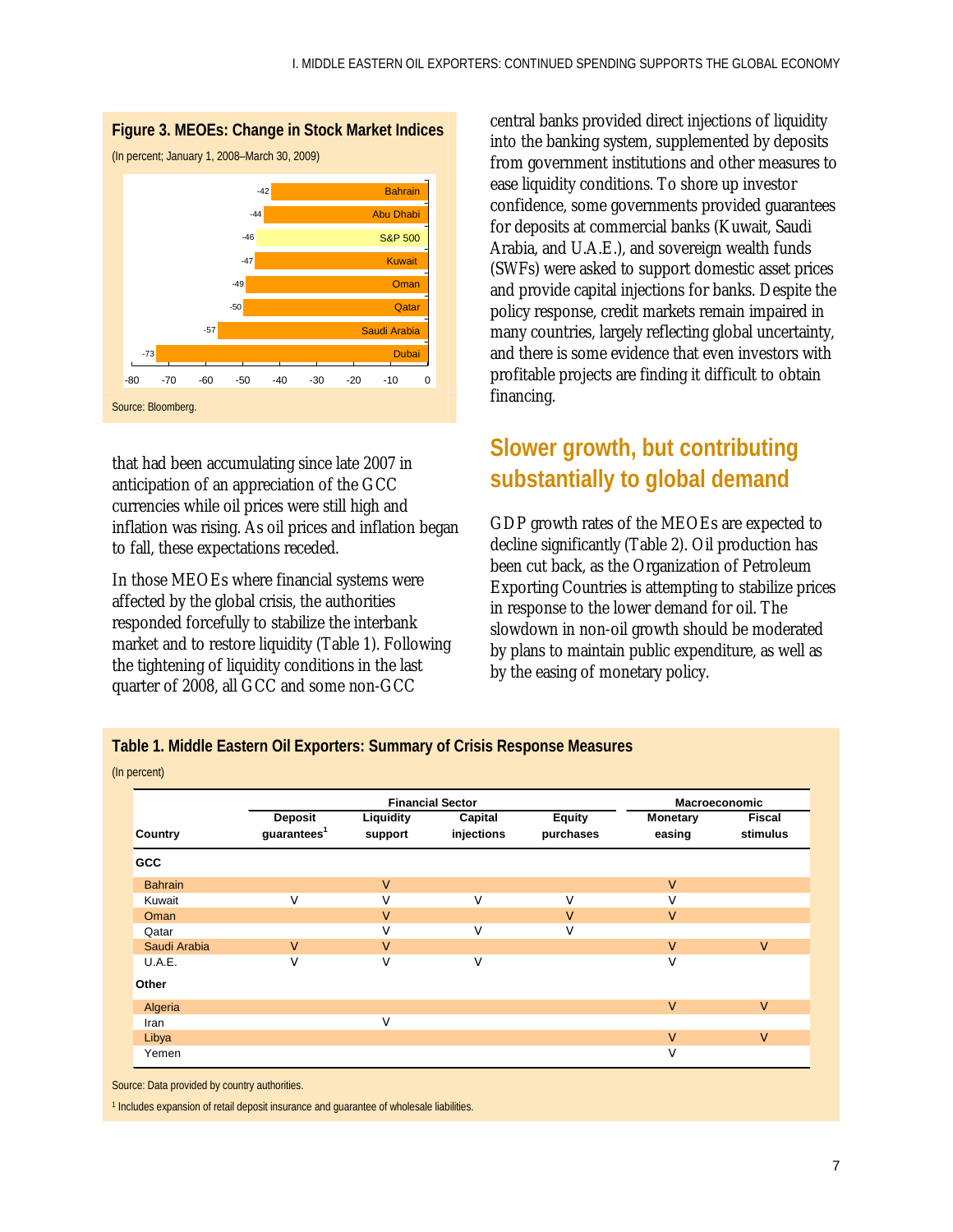#### **Table 2. Growth and Inflation, 2007–10**

(In percent)

|                  |                 |             | <b>GCC</b> |                |             |      | Other |                     |             |      | Total |                     |             |
|------------------|-----------------|-------------|------------|----------------|-------------|------|-------|---------------------|-------------|------|-------|---------------------|-------------|
|                  |                 |             |            |                | Proj. Proj. |      |       |                     | Proj. Proj. |      |       |                     | Proj. Proj. |
|                  |                 | 2007        |            | 2008 2009 2010 |             |      |       | 2007 2008 2009 2010 |             |      |       | 2007 2008 2009 2010 |             |
|                  | Real GDP growth | 5.1         | 6.4        | 1.3            | 4.2         | 6.8  |       | 4.5 3.1             | 3.4         | 6.0  | 5.4   | 2.3                 | 3.8         |
| Oil <sup>1</sup> |                 | 1. $\Omega$ | 4.5        | $-4.3$         | 3.5         | 1.4  |       | $0.6$ -2.9 -1.0     |             | 1.2  | 2.4   | $-3.5$              | 1.1         |
| Non-oil          |                 | 6.9         | 7.2        | 3.2            | 3.9         | 7.6  | 5.3   | 4.2                 | -3.8        | 7.3  | 6.1   | 3.7                 | 3.8         |
| Inflation        |                 | 6.3         | 10.7       | 5.3            | 4.8         | 13.7 | 19.9  | 13.9                | 11.6        | 10.3 | 15.6  | 10.0                | 8.5         |

Sources: Data provided by country authorities; and IMF staff estimates and projections.

<sup>1</sup> Excludes Sudan.

The external current and fiscal account positions of the oil producers are projected to weaken substantially (Figures 4 and 5). With the group as a whole expected to broadly maintain import levels, the combined current account balance is projected to shift from a surplus of \$400 billion in 2008 to a deficit of \$10 billion in 2009. While some countries (e.g., Bahrain, Oman, Sudan, and Yemen) may need to reduce their imports because their net external asset position is less favorable, their contribution to world demand is relatively small.

By keeping up their imports, the MEOEs are thus contributing importantly to global demand and acting as stabilizers during the global downturn. Their contribution to global demand is reflected



in the doubling of the GCC share in world imports during 2003410, and most notably the sharp increase in this share during 2009410 (Figure 6).

## **Significant downside risks to the outlook**

A major risk to the economic outlook is the possibility of a prolonged global recession. This would keep oil demand and prices low. If MEOE governments come to believe that oil prices will remain depressed for a prolonged period of time, they are likely to reduce their spending to maintain fiscal sustainability. A prolonged economic



#### **Figure 5. MEOEs: Government Fiscal Balance**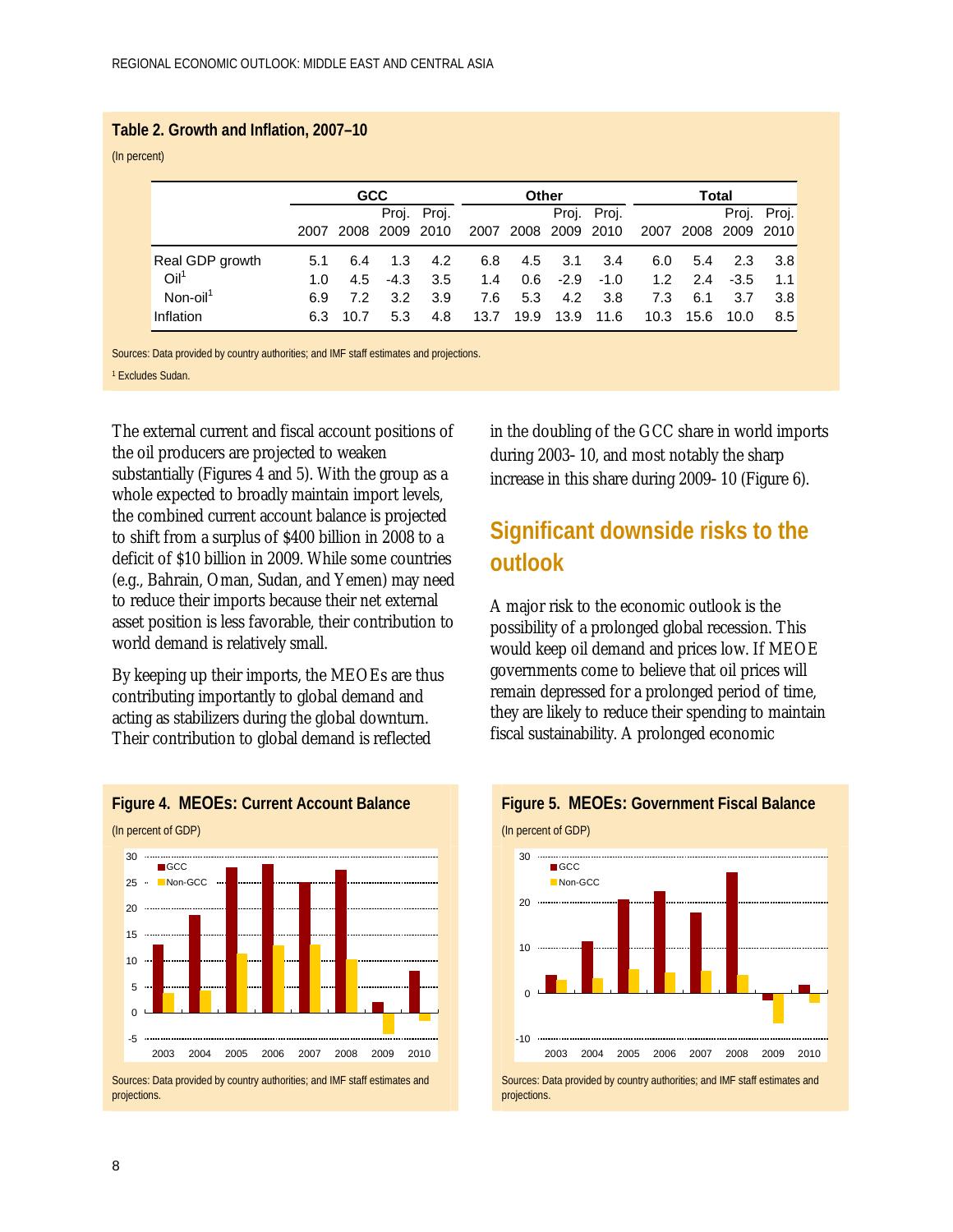

slowdown in the MEOEs would in turn translate into lower growth in neighboring trading partners (notably Egypt, Jordan, Lebanon, Pakistan, and Syria) because of less trade and regional tourism; lower demand for foreign labor and, consequently, lower remittances; and a decline in foreign direct investment (FDI) flows to other countries in the region.

Another key risk that would delay economic recovery is a sharp deterioration in the balance sheets of financial institutions. A key driver would include further asset price deflation, particularly in countries whose banks have large direct or indirect exposures to equity and real estate markets. This could result in a negative feedback loop between the real and financial sectors: limited access to credit and declining aggregate demand affect loan repayments, falling loan repayments weaken banks' balance sheets, banks react by curtailing credit to the private sector, aggregate demand falls further, and the number of nonperforming loans increases.

Indeed, financial risks may be higher than observed so far. Capital adequacy ratios in most countries were high going into the crisis. And there have been improvements in supervisory and regulatory frameworks of many countries, but they could fall short in some countries, including where credit growth was very high. Available financial soundness indicators (FSIs) (Table 3) show healthy banking systems in GCC countries, but these indicators may not fully capture risks posed by high credit growth

| <b>Table 3. Banking Sector Performance and Soundness</b> |
|----------------------------------------------------------|
| (In percent)                                             |

|                           | Nonperforming<br>Loans | Capital<br>Adequacy | Provisioning<br>Rate | Return<br>on<br>Assets | Return<br>on<br>Equity |
|---------------------------|------------------------|---------------------|----------------------|------------------------|------------------------|
| <b>GCC</b>                |                        |                     |                      |                        |                        |
| Bahrain <sup>1</sup>      | 2.3                    | 18.1                | 83.0                 | 1.3                    | 16.9                   |
| Kuwait <sup>2</sup>       | 3.1                    | 16.0                | 84.7                 | 3.2                    | 27.8                   |
| $O$ man $3$               | 3.2                    | 15.9                | 107.6                | 2.1                    | 14.7                   |
| Qatar <sup>2</sup>        | 1.2                    | 15.5                | 82.8                 | 2.9                    | 21.2                   |
| Saudi Arabia <sup>4</sup> | 2.1                    | 20.6                | 142.9                | 2.8                    | 30.5                   |
| U.A.E. <sup>5</sup>       | 2.5                    | 13.3                | 101.5                | 2.3                    | 21.1                   |
| Non-GCC                   |                        |                     |                      |                        |                        |
| Algeria <sup>3</sup>      | 22.1                   | 12.9                | 88.8                 | 1.1                    | 24.6                   |
| Libya <sup>3</sup>        | 25.0                   | 15.5                | 66.5                 | 0.4                    | 8.0                    |
| Sudan <sup>6</sup>        | 22.4                   | 10.5                | 20.0                 | 3.0                    | 23.3                   |
| Yemen <sup>5</sup>        | 18.0                   | 9.4                 | 43.9                 | 0.9                    | 12.2                   |

Sources: *Global Financial Stability Report*; and country authorities.

<sup>1</sup> End-2008 and includes only conventional retail banks.

4 End-2006 for return on equity; otherwise end-2007.

- 5 End-June 2008.
- 6 End-2008.

<sup>2</sup> December 2008.

<sup>3</sup> End-2007.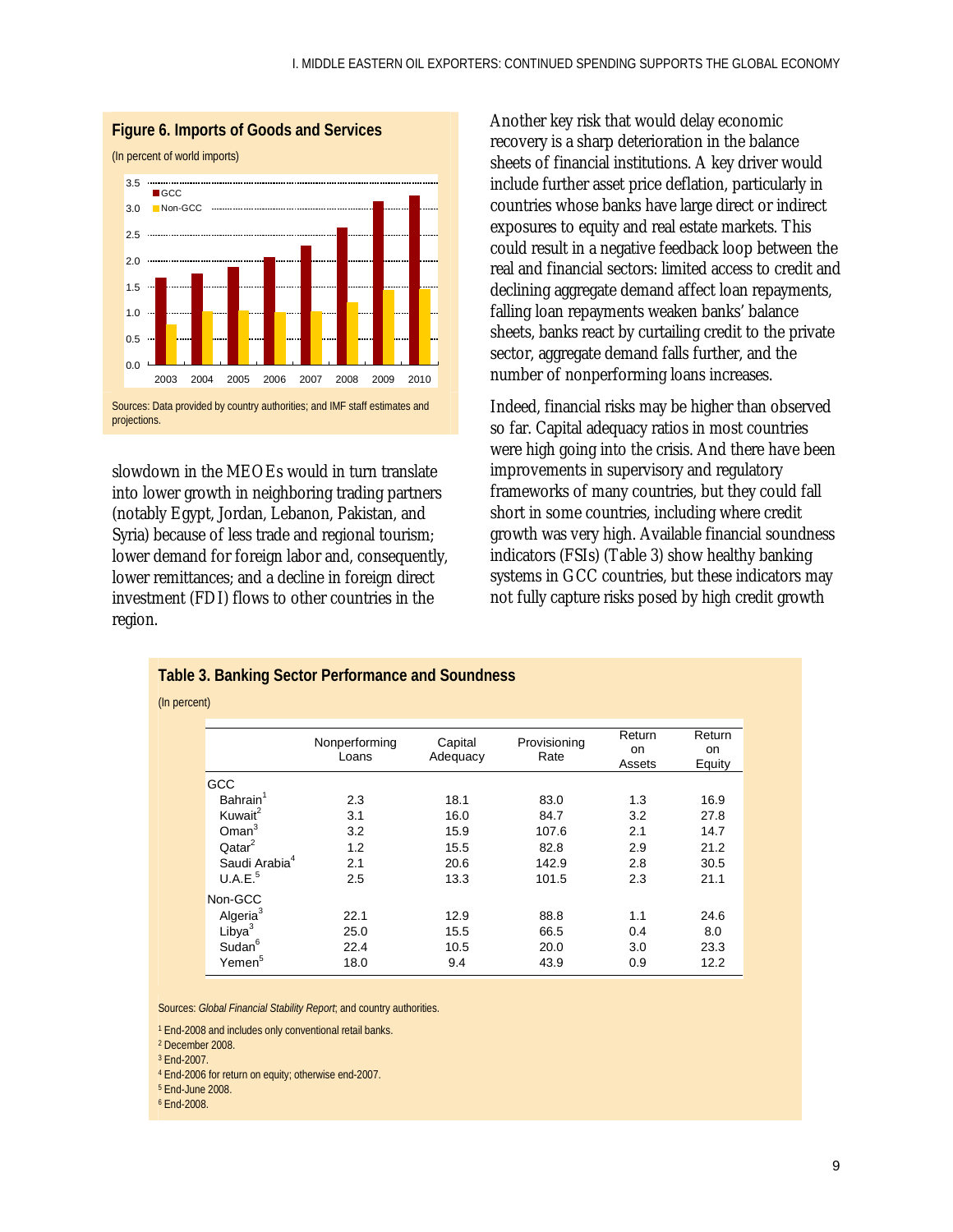and concentration in real estate. FSIs are available with a lag, tend to be backward looking, and the averages mask the distribution across banks. In the non-GCC MEOEs, the relative weakness in the indicators predates the crisis and reflects structural factors, for example, the use of moral suasion to induce banks to lend to government-sponsored entities (e.g., Iran). As the availability of financing decreases, the likelihood of more directed lending increases, with potentially adverse effects on the health of the banking system.

#### **Where there is fiscal space, use it**

By keeping fiscal spending up where there is the fiscal space to do so, despite falling revenue, most MEOEs have been able to mitigate the effect of the crisis on their domestic economic activity. This has helped avert an exacerbation of the negative feedback loop between financial conditions and the real sector and has supported growth elsewhere in the region and globally. Fiscal policies will need to strike a balance between supporting domestic demand and adjusting to lower oil revenue (for an uncertain period of time). Most countries of the group envisage maintaining investment expenditure, although some have indicated they would reduce outlays if faced with further revenue shortfalls. Saudi Arabia has announced the largest fiscal stimulus package among the G-20 for 2009–10 and a \$400 billion investment plan over five years. In general, countries with adequate fiscal space should continue to stimulate domestic demand. Expenditures should be limited to reversible measures and focused on high-quality investment. Capacity expansion decisions in the oil sector should continue to be based on the long-term outlook for global demand, in order to minimize large fluctuations in oil prices, serve the strategic interest of exporters, and contribute to global economic stability.

In countries with more limited fiscal space, expenditure prioritization will be necessary to maintain fiscal sustainability, especially if oil prices remain at their current level for a prolonged period. A few countries have taken measures to consolidate their fiscal positions, especially in view of the scarcity of external financing. Some countries notably Iran, Sudan, and Yemen—were already in deficit in 2008 and are planning to significantly reduce expenditures to preserve fiscal sustainability. For example, the Iranian administration has proposed to parliament a significant increase in energy prices. In Yemen, the authorities issued a decree cutting many expenditure items and have reduced energy subsidies to industry. In Sudan, transfers to the provinces have declined, reflecting lower oil receipts, and the authorities are considering increasing excise taxes on luxury items and rationalizing value-added tax and tariff exemptions. Sudan is also facing binding financing constraints, having official foreign reserves coverage of about one month of imports.

SWFs have played a significant stabilizing role domestically and abroad.2 They have been called to play a more prominent role in their domestic economies as economic and financial conditions have deteriorated and home bias of foreign investors has increased, underscoring the need for SWFs to maintain an adequate degree of liquidity in their investment portfolios to facilitate short-term stabilization goals and long-term saving objectives. A more active role for SWFs (in their domestic economies) and the increased emphasis placed globally on strengthening regulations and oversight highlight issues of transparency, integration with national budgets, and sustainability of overall macroeconomic policies (Box 2).

## **Keep a close eye on the banking system**

In light of financial sector risks, countries should strengthen financial supervision and risk management. Key steps would include the following:

<sup>2</sup> For a discussion on the role of SWFs, see the MCD *Regional Economic Outlook*, May 2008.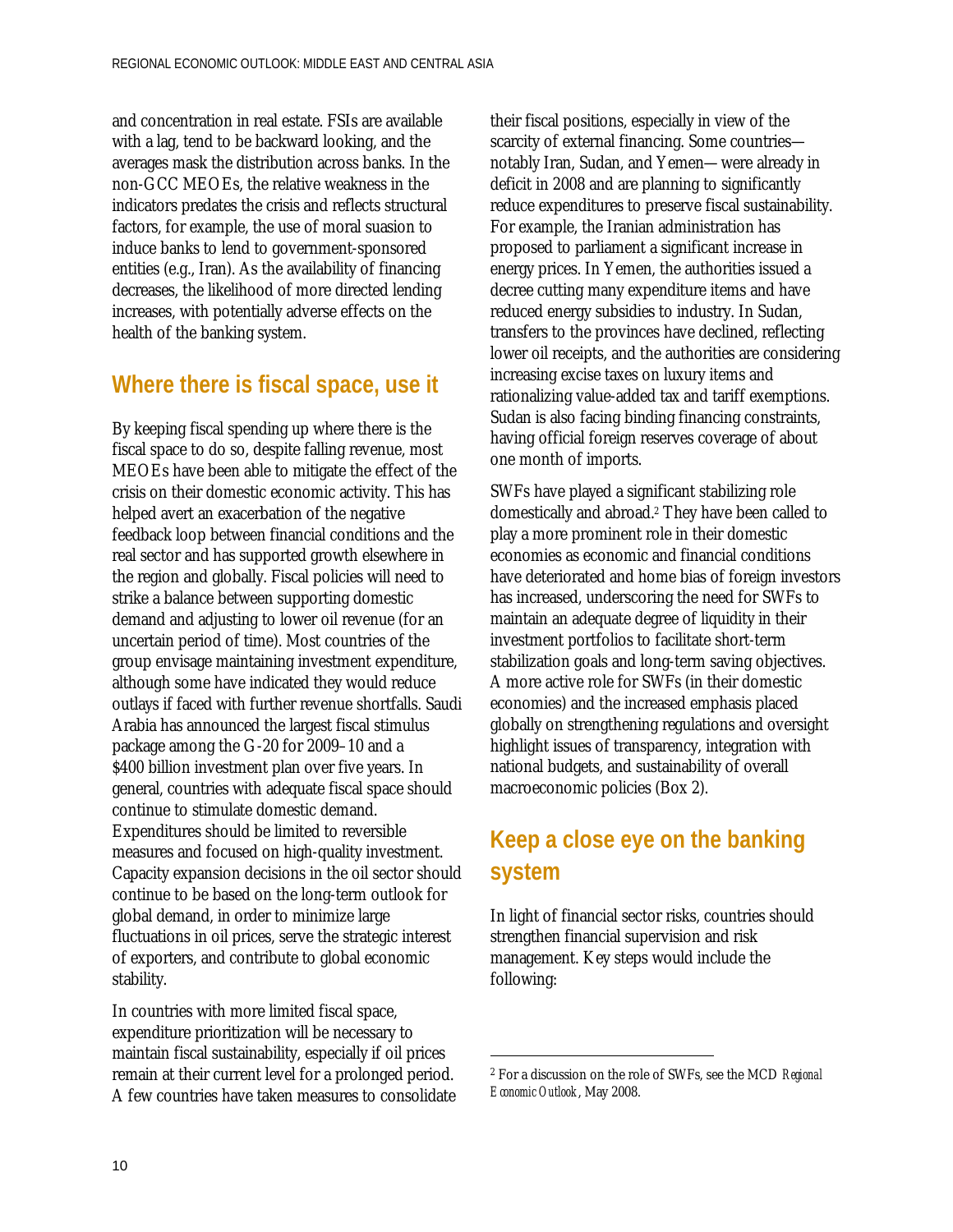#### **Box 2. Middle Eastern Oil Exporters' Sovereign Wealth Funds: Impact and Implications of the Global Crisis**

*The role of Sovereign Wealth Funds (SWFs) in supporting domestic macroeconomic and financial stability has increased with the global crisis. As a result, implications for their investment strategies, overall transparency, and consistency with domestic macroeconomic frameworks are receiving attention.* 

Deteriorating domestic financial conditions have warranted more prominent roles for SWFs in their home countries. For example, the Kuwait Investment Authority (KIA) repatriated part of its foreign assets and deposited them in domestic banks to provide liquidity. SWFs' resources in Kuwait and Oman were used to set up funds investing in local equity markets. In addition, the Qatar Investment Authority and the KIA bought domestic bank shares to help boost bank capitalization and confidence. At the same time, SWFs in the region continue to pursue profitable investment opportunities abroad in real estate, retail, and finance.

The crisis has shown that, notwithstanding their long-term focus, SWFs have a domestic stabilization role with implications for their investment objectives and strategies. In times of financial stress in the domestic economy, SWFs' domestic investments may temporarily deviate from pure profit maximization to support broader macroeconomic and financial stabilization objectives. Going forward, SWFs need to ensure that they hold sufficient liquid assets to take on their stabilization role without realizing losses.

The scope for SWFs' stabilizing role in international capital markets will remain substantial. The sharp downturn in asset prices since early 2008 has likely resulted in losses for MEOE SWFs. This is not surprising given the marked declines in major indices (the S&P 500 and World Equity Index lost, respectively, 39 percent and 42 percent in 2008). Despite their losses and greater domestic focus, SWFs' relative size and influence in the global market will remain large. They are also likely to continue to maintain a longer-term investment strategy than most other investors.

International financial markets are likely to face increased regulation and demand greater transparency and accountability, which may affect SWFs' cross-border operations. Increased regulation may alter the relative attractiveness of some asset classes or industries that SWFs invest in. More directly, SWFs could be affected by requirements that all financial institutions and investment vehicles improve transparency and disclose more financial information.

Furthermore, as SWFs have become more active in their domestic economies, it is important that their domestic operations also support, and be consistent with, the country's macroeconomic framework. Well-designed policies and procedures for adding to or withdrawing from SWFs' resources would ensure consistency with their policy objectives.1 Spending of SWF resources should be transparent and not undermine budgetary control. Moving SWF assets from abroad should take account of balance of payments and liquidity implications and be closely coordinated with monetary and exchange rate policies to prevent undermining the macroeconomic management of the domestic economy.

Note: This box was prepared by Yinqiu Lu and Iva Petrova.

<sup>1</sup> See International Working Group, 2008, Generally Accepted Principles and Practices: Santiago Principles, GAPP 4.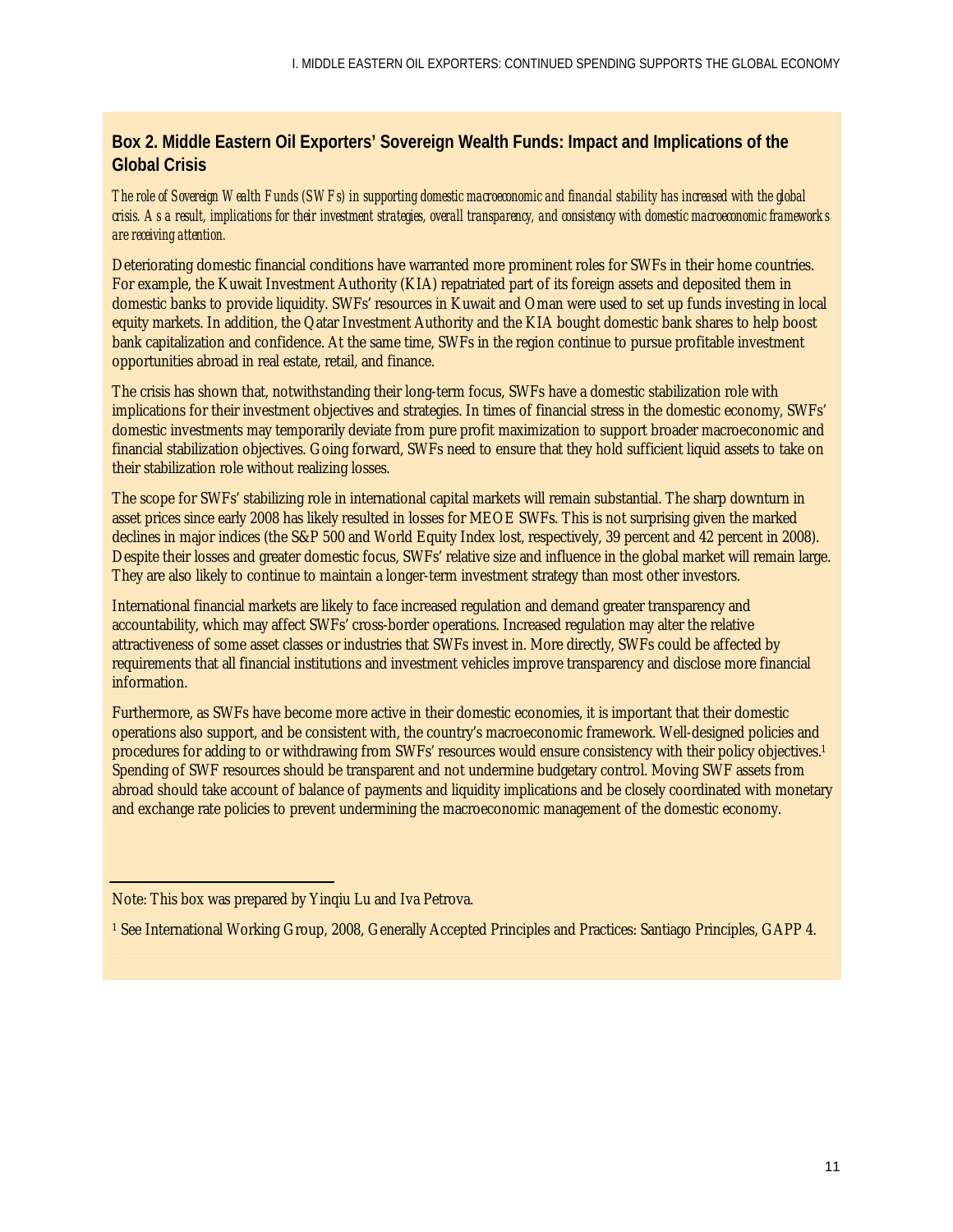- $\epsilon$  conducting comprehensive stress tests to identify potential sources of vulnerability;
- $\epsilon$  assessing the size of possible recapitalization needs;
- $\epsilon$  putting in place contingency plans to deal with systemic risk;
- $\epsilon$  ensuring effective powers of intervention in banks deemed at risk; and
- $\epsilon$  reviewing resolution mechanisms for financial institutions placed under administration.

In view of the financial links across countries, it is also important to coordinate policies, particularly among GCC members, and develop a clear and effective strategy to articulate publicly policy measures to bolster investor confidence and secure political support.

Global deleveraging and more limited access to foreign financing could provide the necessary impetus for the development of domestic debt markets. Some countries face an ongoing need to raise financing to cover budgetary deficits. Other countries do not require budgetary financing, but would benefit from building their financial markets, with a view to further enhancing financial intermediation, stability, and growth prospects. In this regard, the IMF and the Arab Monetary Fund have launched the Arab Market Development Initiative to improve the efficiency and functioning of debt markets in Arab countries. The project aims to identify supply-side policies for developing and enhancing a liquid bond market and strengthening the framework for effective management of associated debt.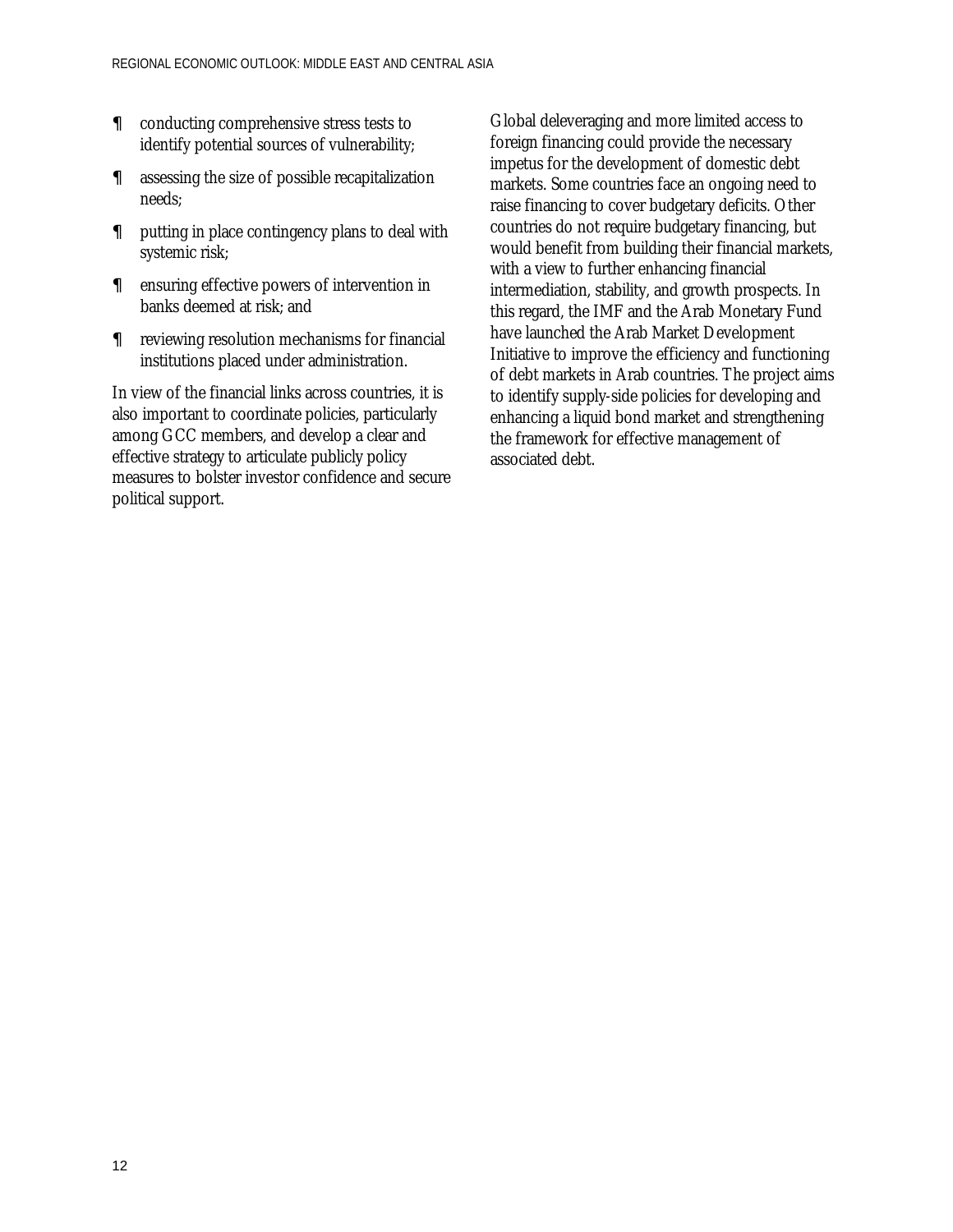# **II. Middle Eastern Oil Importers: Delayed Slowdown Under Way**

 With relatively limited links to global financial markets, the Middle Eastern Oil Importers (MEOIs) have generally escaped the ravages of the global financial crisis. As the global recession deepens, however, MEOIs face weaker prospects for exports, foreign direct investment (FDI), tourism, and remittances. Consequently, MEOI growth is slowing too, but with a lag and more moderately than in advanced economies, and financial sectors in MEOIs are becoming more vulnerable. Most governments are unable to respond with significant fiscal stimulus owing to the limited fiscal space available. As a result, unemployment and poverty could rise substantially—with adverse implications for social stability. Therefore, in low-income countries, an increase in donor financing will be necessary to maintain aggregate demand and enhance social safety nets.

#### **Middle Eastern Oil-Importing Countries**

 The MEOI group of countries is diverse in terms of geography, level of development, and integration with global and regional markets. Per capita income levels vary widely, as do poverty rates within the group. In terms of nominal GDP, the group is dominated by Egypt and Pakistan (75 percent). Although more diverse in terms of economic structure than the MEOEs and the CCA, the MEOIs do share some common features—including close economic and trade ties with the GCC and Western Europe, lower levels of financial development and integration with world financial markets, and higher levels of public debt.



Note: The country names and borders on this map do not necessarily reflect the IMF's official position.

Note: This chapter was prepared by Domenico Fanizza, Todd Schneider, and Harald Finger, with research support from Hirut Wolde.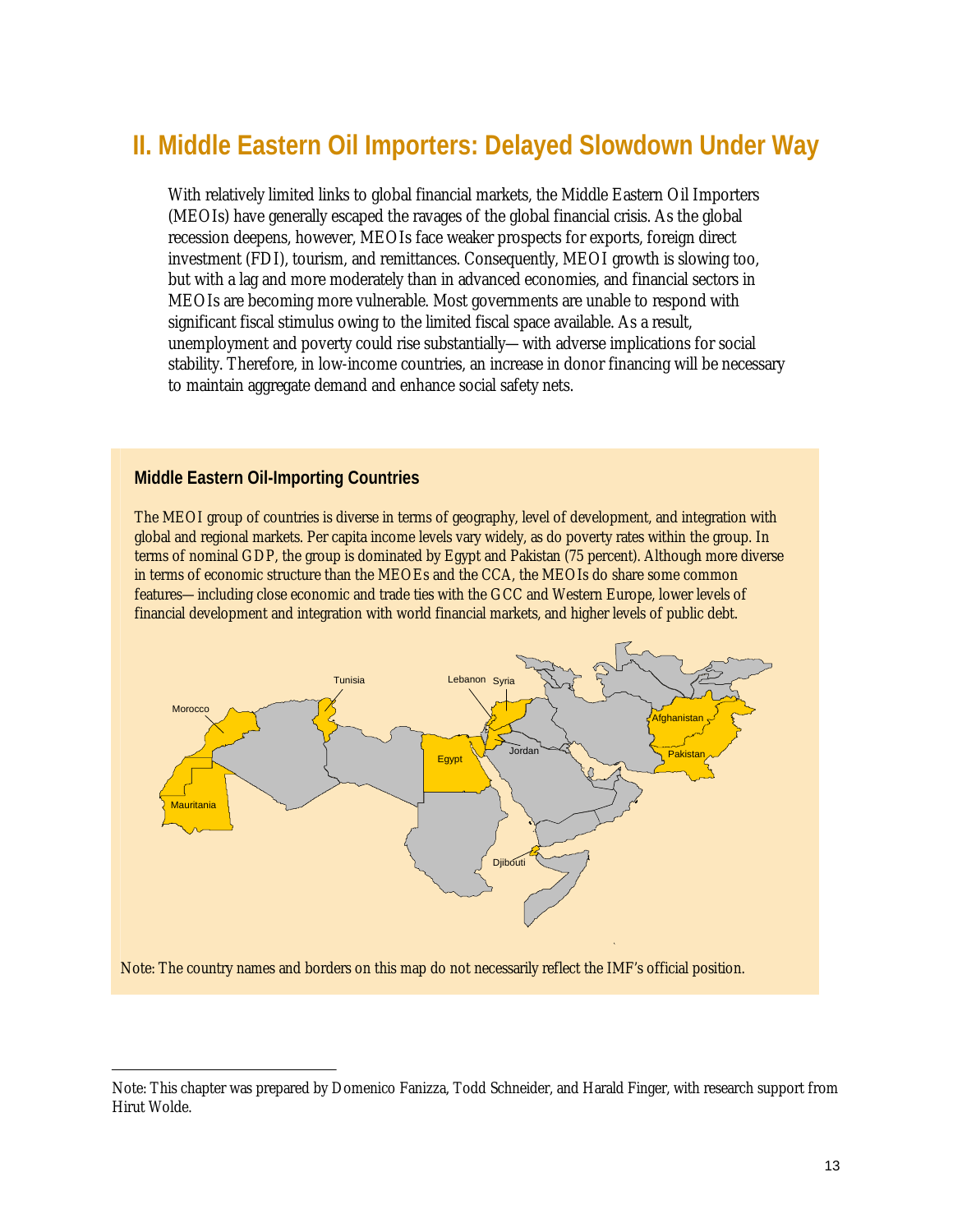## **Limited impact of global crisis so far . . .**

The global financial crisis has played out differently among countries in the group but, as a whole, the financial sectors in the MEOIs have weathered the first round of the crisis reasonably well. Stock markets in the region were hit hard during 2008 in the wake of the first round of the world crisis and diminished investor appetite. With the exception of Egypt and Pakistan, however, the decline in stock markets was generally less pronounced than the global emerging market average (Figure 7).

For some emerging markets (Egypt, Lebanon, Pakistan), the pressure from financial turbulence in the more advanced economies has also had an impact through reduced access to international capital markets, lower deposit inflows, and higher rollover risk. However, with the exception of Pakistan, sovereign debt premiums have been no higher than the emerging market average (Figure 8).

There have been no significant runs on banks in the MEOI countries, nor notable bank failures. The resilience of the banking system in the MEOI group reflects, for the most part, the limited foreign exposure of commercial banks, and their relatively high level of liquidity (Table 4). A few restrictions on capital account transactions also remain in some



**Figure 7. MEOIs: Change in Stock Market Indices** 

countries. One country (Jordan) instituted a blanket guarantee on bank deposits, while Egypt reiterated an existing blanket guarantee.

While evidence of financial contagion appears to have been limited and centered on the few countries in the group with significant ties to international capital markets, there remains the risk of secondround effects from the global recession. Slower trade and investment, sliding economic performance, and pressure on corporate balance sheets could eventually play through to the financial sector in the form of nonperforming loans.



Note: EMBIG = *Emerging Market Bond Index Global* (JPMorgan).

#### **Table 4. Financial Soundness Indicators, 20081**

(In percent)

|             | Capital<br><b>Adequacy Ratio</b> | NonPerforming<br>Loans | Assets | Return on Return on<br>Equity |
|-------------|----------------------------------|------------------------|--------|-------------------------------|
| Afghanistan | 14.6                             | 1.8                    | 2.0    | $\cdots$                      |
| Djibouti    | 8.3                              | 16.0                   | 2.4    | 42.0                          |
| Eqypt       | 14.9                             | 16.5                   | 0.8    | 14.4                          |
| Jordan      | 18.3                             | 4.2                    | 1.4    | 11.5                          |
| Lebanon     | 11.8                             | 3.1                    | 1.1    | 14.0                          |
| Mauritania  | 31.9                             | 28.0                   | 2.8    | 14.1                          |
| Morocco     | 10.7                             | 6.8                    | 1.4    | 19.0                          |
| Pakistan    | 12.2                             | 9.1                    | 1.2    | 11.3                          |
| Syria       | 12.9                             | 5.3                    | 0.8    | 17.2                          |
| Tunisia     | 10.3                             | 16.7                   | 0.9    | 10.6                          |

Sources: Data provided by country authorities; and IMF staff estimates.

<sup>1</sup> Or latest available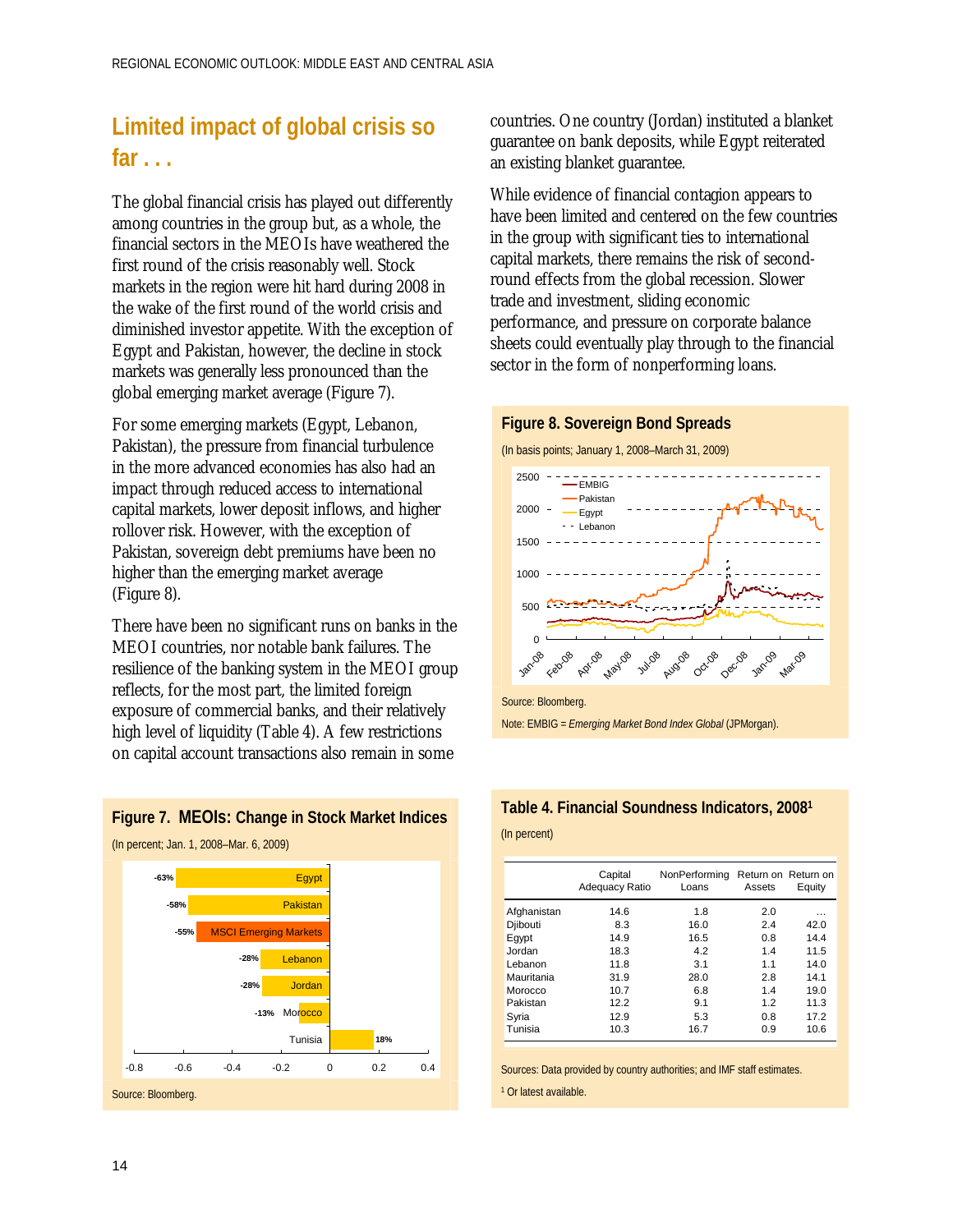### **. . . but impact of the crisis will intensify in 2009**

The global financial crisis and recession will weigh on growth in the MEOIs. Because the direct impact of the global financial crisis on these countries has been limited, average growth held up well in 2008, boosted also by strong levels of FDI. The prospects for 2009 are extremely uncertain, and in these circumstances, projections must be considered to be only indicative (Figure 9). Looking ahead, however, it does seem likely that the slowdown in growth in the MEOIs' main trading partners will adversely affect exports, tourism, workers' remittances, and FDI. And the ongoing credit crunch will limit access to international capital markets. Real GDP growth for the group is projected to halve to 3.2 percent in 2009 from 6.2 percent in 2008.

The MEOIs will be affected to different degrees by economic developments in their main trading partners, particularly the GCC and Europe. Strong countercyclical policies in the GCC should help cushion the impact on their own growth, and thereby on growth in their MEOI trading partners (Box 3).



Average inflation for the MEOI group surged in 2008—driven for the most part by the sharp rise in international food and oil prices. Afghanistan, Djibouti, Jordan, Lebanon, and Syria recorded the most marked increases in inflation, reflecting their high dependence on imports of food and fuel.

The reversal in international food and commodity prices had dampened inflation in most countries in the group by year-end, however. Gloomy prospects for global economic growth and demand are likely to put further downward pressure on prices for food, fuel, basic commodities, and industrial inputs in the current year. For the MEOIs as a group, average annual consumer price inflation is projected to fall to 9.7 percent in 2009, from 14.4 percent in 2008, in large part owing to softer food and fuel prices. In some countries, inflation looks set to fall by at least half (for example, in Afghanistan, Djibouti, Jordan, Lebanon, and Syria). Significant reductions are also expected for most other countries in the MEOI group (Figure 10).